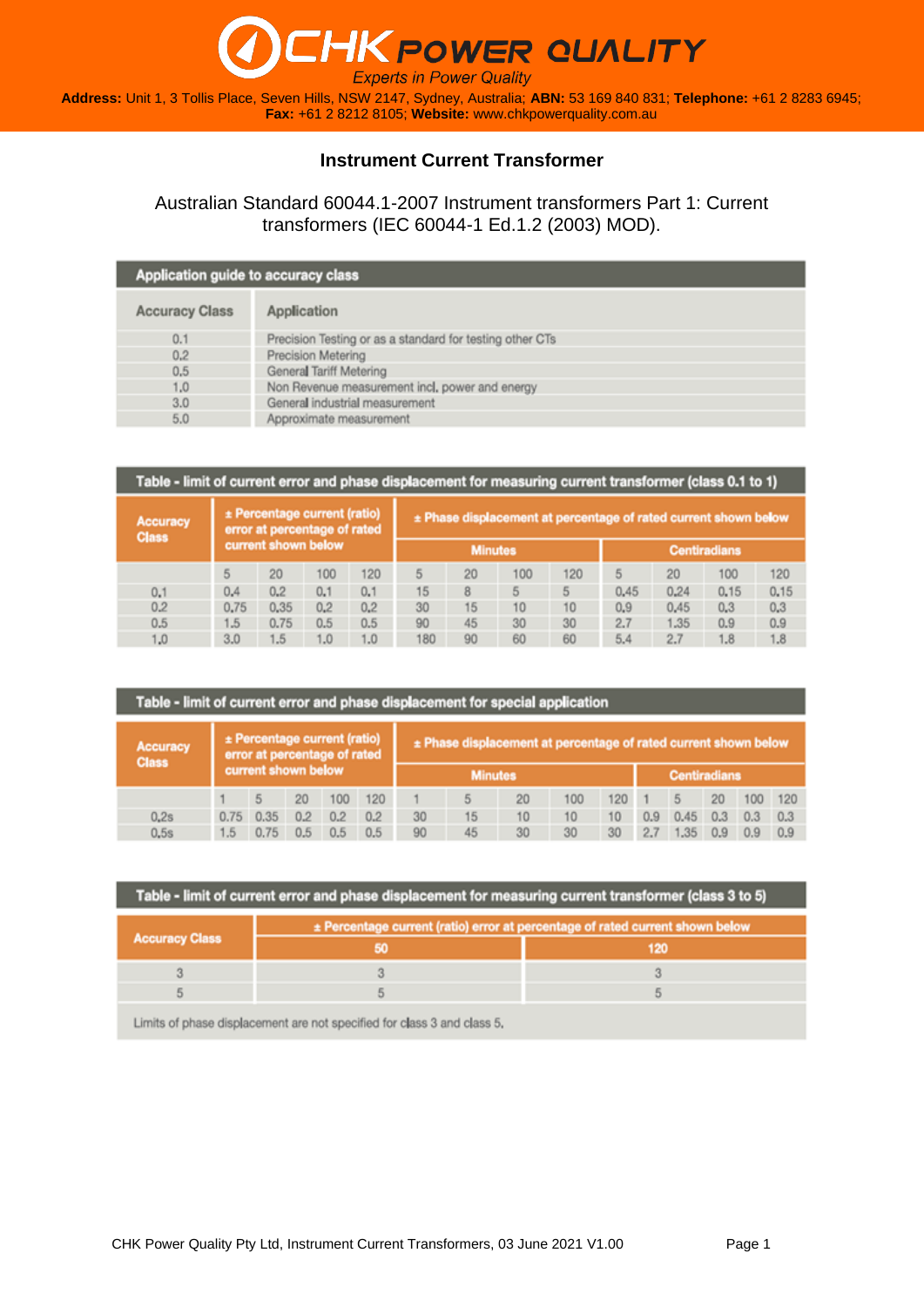**Address:** Unit 1, 3 Tollis Place, Seven Hills, NSW 2147, Sydney, Australia; **ABN:** 53 169 840 831; **Telephone:** +61 2 8283 6945; **Fax:** +61 2 8212 8105; **Website:** [www.chkpowerquality.com.au](http://www.chkpowerquality.com.au/)

#### **Measuring – PVC Series**

The PVC tape insulated metering CTs are designed and manufactured to cater for wide range of applications. They are tested to IEC 60044-1 2003-02 and are certified to ASTA and CE mark Certified to UL. The standard rated secondary current is 5A however 1A secondary is available on request.











|              |     | <b>Class 3 5VA</b> |           |     | <b>Class 1 15VA</b> |           |     | <b>Class 0.5 15VA</b> |     |
|--------------|-----|--------------------|-----------|-----|---------------------|-----------|-----|-----------------------|-----|
| <b>Ratio</b> | ID  | OD                 | <b>HT</b> | ID  | OD                  | <b>HT</b> | ID  | <b>OD</b>             | НT  |
| 60/5 A       | 28  | 70                 | 28        | 28  | 70                  | 102       |     |                       |     |
| 100/5 A      | 34  | 74                 | 23        | 34  | 80                  | 72        | 34  | 80                    | 185 |
| 150/5 A      | 34  | 74                 | 23        | 34  | 80                  | 48        | 34  | 100                   | 72  |
| 200/5 A      | 45  | 80                 | 28        | 34  | 80                  | 33        | 34  | 80                    | 92  |
| 250/5 A      | 45  | 80                 | 28        | 45  | 80                  | 38        | 45  | 80                    | 70  |
| 300/5 A      | 45  | 80                 | 28        | 45  | 80                  | 38        | 45  | 80                    | 60  |
| 400/5 A      | 60  | 96                 | 23        | 60  | 96                  | 23        | 60  | 96                    | 40  |
| 500/5 A      | 65  | 100                | 23        | 68  | 100                 | 23        | 65  | 100                   | 30  |
| 600/5 A      | 65  | 100                | 23        | 68  | 100                 | 23        | 85  | 100                   | 30  |
| 800/5 A      | 85  | 122                | 23        | 85  | 122                 | 28        | 85  | 122                   | 40  |
| 1000/5 A     | 85  | 122                | 23        | 85  | 122                 | 28        | 90  | 122                   | 30  |
| 1200/5 A     | 90  | 135                | 23        | 90  | 135                 | 28        | 90  | 135                   | 33  |
| 1600/5 A     | 90  | 135                | 23        | 90  | 135                 | 28        | 122 | 135                   | 33  |
| 2000/5 A     | 123 | 162                | 23        | 123 | 162                 | 23        | 122 | 165                   | 33  |
| 2500/5 A     | 123 | 162                | 23        | 123 | 162                 | 23        | 122 | 165                   | 35  |
| 3000/5 A     | 123 | 162                | 23        | 123 | 162                 | 23        | 140 | 165                   | 35  |
| 3500/5 A     | 143 | 185                | 28        | 143 | 185                 | 28        | 140 | 190                   | 30  |
| 4000/5 A     | 143 | 185                | 28        | 143 | 185                 | 28        | 140 | 190                   | 30  |
| 5000/5 A     | 143 | 185                | 28        | 143 | 185                 | 28        | 140 | 190                   | 35  |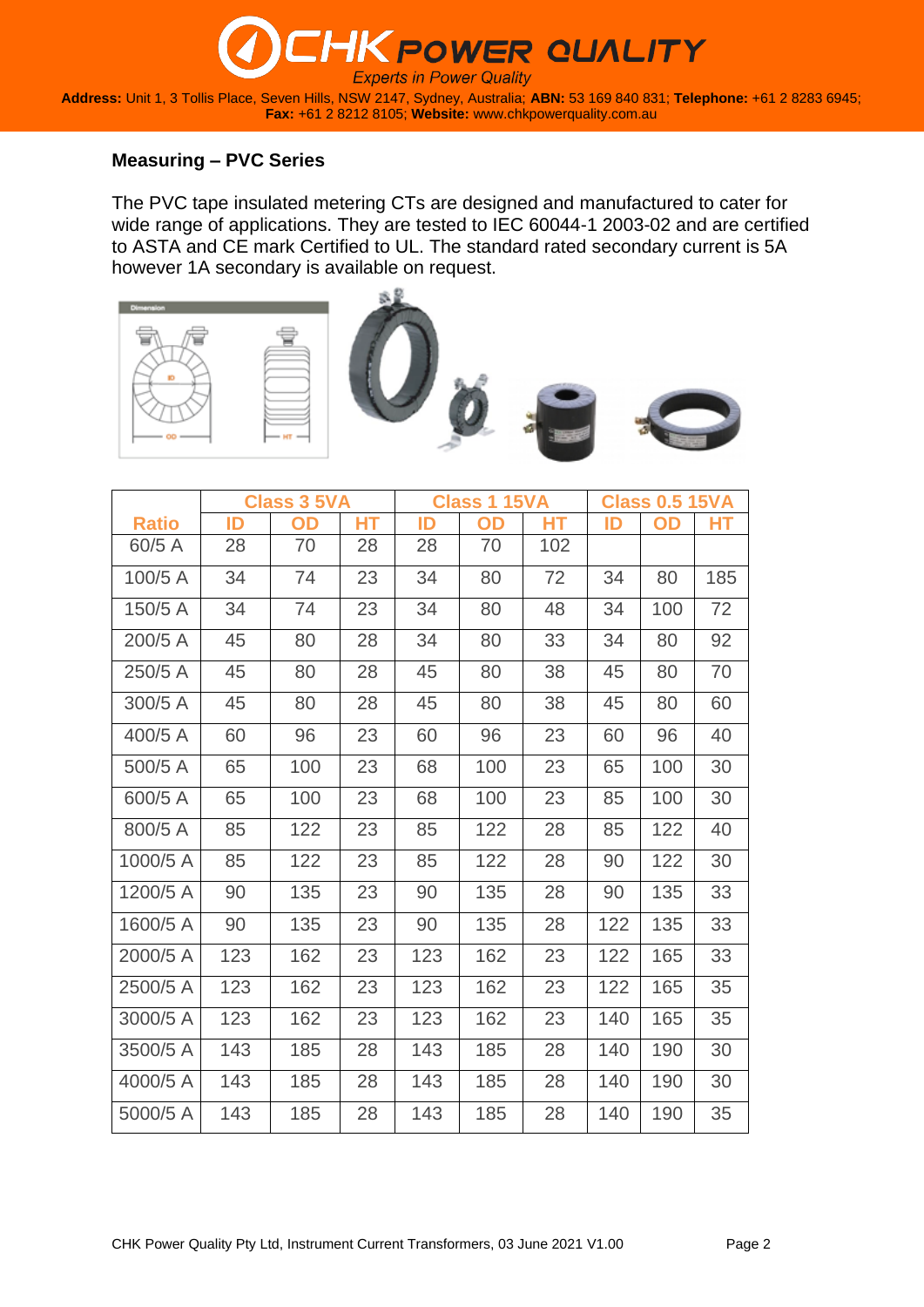### **K POWER QUALITY Experts in Power Quality Address:** Unit 1, 3 Tollis Place, Seven Hills, NSW 2147, Sydney, Australia; **ABN:** 53 169 840 831; **Telephone:** +61 2 8283 6945; **Fax:** +61 2 8212 8105; **Website:** [www.chkpowerquality.com.au](http://www.chkpowerquality.com.au/)

### **Measuring – MBQ Series**

MBQ series current transformers are ideally designed for bus bar mounting and find applications in measurement, test and control of electrical equipment. The MBQ current transformer is housed into a case of PPO flame retardant material.





| Type               | А   | В   | C  |                 |
|--------------------|-----|-----|----|-----------------|
| <b>MBQ 60/30</b>   | 75  | 60  | 30 | $30 \times 10$  |
| <b>MBQ 60/40</b>   | 75  | 60  | 30 | 40 x 10         |
| <b>MBQ 95/50</b>   | 105 | 95  | 40 | 60 x 30         |
| <b>MBQ 95/70</b>   | 105 | 95  | 40 | 60 x 10         |
| <b>MBQ 130/100</b> | 167 | 129 | 60 | $100 \times 55$ |

| <b>Type</b>  |              | <b>MBQ 60/30</b>   |              | <b>MBQ 60/40</b>   |              | <b>MBQ 95/50</b>   |               | <b>MBQ 95/70</b> | <b>MBQ</b>   | 130/100            |
|--------------|--------------|--------------------|--------------|--------------------|--------------|--------------------|---------------|------------------|--------------|--------------------|
|              |              | <b>Burden (VA)</b> |              | <b>Burden (VA)</b> |              | <b>Burden (VA)</b> | <b>Burden</b> | (VA)             |              | <b>Burden (VA)</b> |
|              | <b>Class</b> | <b>Class</b>       | <b>Class</b> | <b>Class</b>       | <b>Class</b> | <b>Class</b>       | <b>Class</b>  | <b>Class</b>     | <b>Class</b> | <b>Class</b>       |
| <b>Ratio</b> |              | 0.5                | 1            | 0.5                | 1            | 0.5                | 1             | 0.5              | 1            | 0.5                |
| 100/5 A      | 2.5          | 1.5                |              |                    |              |                    |               |                  |              |                    |
| 125/5 A      | 2.5          | 1.5                |              |                    |              |                    |               |                  |              |                    |
| 150/5 A      | 2.5          | 2.5                | 2.5          | 1.5                |              |                    |               |                  |              |                    |
| 200/5 A      | 5            |                    | 2.5          | 1.5                |              |                    | 2.5           | 1.5              |              |                    |
| 250/5 A      | 5            | $\frac{5}{5}$      | 5            | 2.5                |              |                    | 2.5           | 1.5              |              |                    |
| 300/5 A      | 5            | $\overline{5}$     | 5            | 2.5                | 2.5          | 1.5                | 5             | 2.5              |              |                    |
| 400/5 A      | 5            | $\overline{5}$     | 5            | 2.5                | 5            | 2.5                | 10            | 5                |              |                    |
| 500/5 A      | 10           | $\overline{5}$     | 5            | 2.5                | 10           | 5                  | 15            | 10               |              |                    |
| 600/5 A      | 10           | 5                  | 10           | 5                  | 10           | 5                  | 15            | 10               | 5            | 2.5                |
| 750/5 A      |              |                    | 10           | 5                  | 10           | 5                  | 15            | 10               | 10           | 5                  |
| 800/5 A      |              |                    | 10           | 5                  | 10           | 5                  | 15            | 10               | 10           | 5                  |
| 1000/5 A     |              |                    |              |                    | 15           | 10                 | 15            | 15               | 15           | 10                 |
| 1200/5 A     |              |                    |              |                    | 15           | 10                 | 15            | 15               | 15           | 10                 |
| 1250/5 A     |              |                    |              |                    | 15           | 10                 | 15            | 15               | 15           | 10                 |
| 1500/5 A     |              |                    |              |                    | 15           | 15                 | 15            | 15               | 15           | 15                 |
| 1600/5 A     |              |                    |              |                    | 15           | 15                 | 15            | 15               | 15           | 15                 |
| 2000/5 A     |              |                    |              |                    | 15           | 15 <sub>1</sub>    |               |                  | 15           | 15 <sub>1</sub>    |
| 2500/5 A     |              |                    |              |                    |              |                    |               |                  | 15           | 15                 |
| 3000/5 A     |              |                    |              |                    |              |                    |               |                  | 15           | 15                 |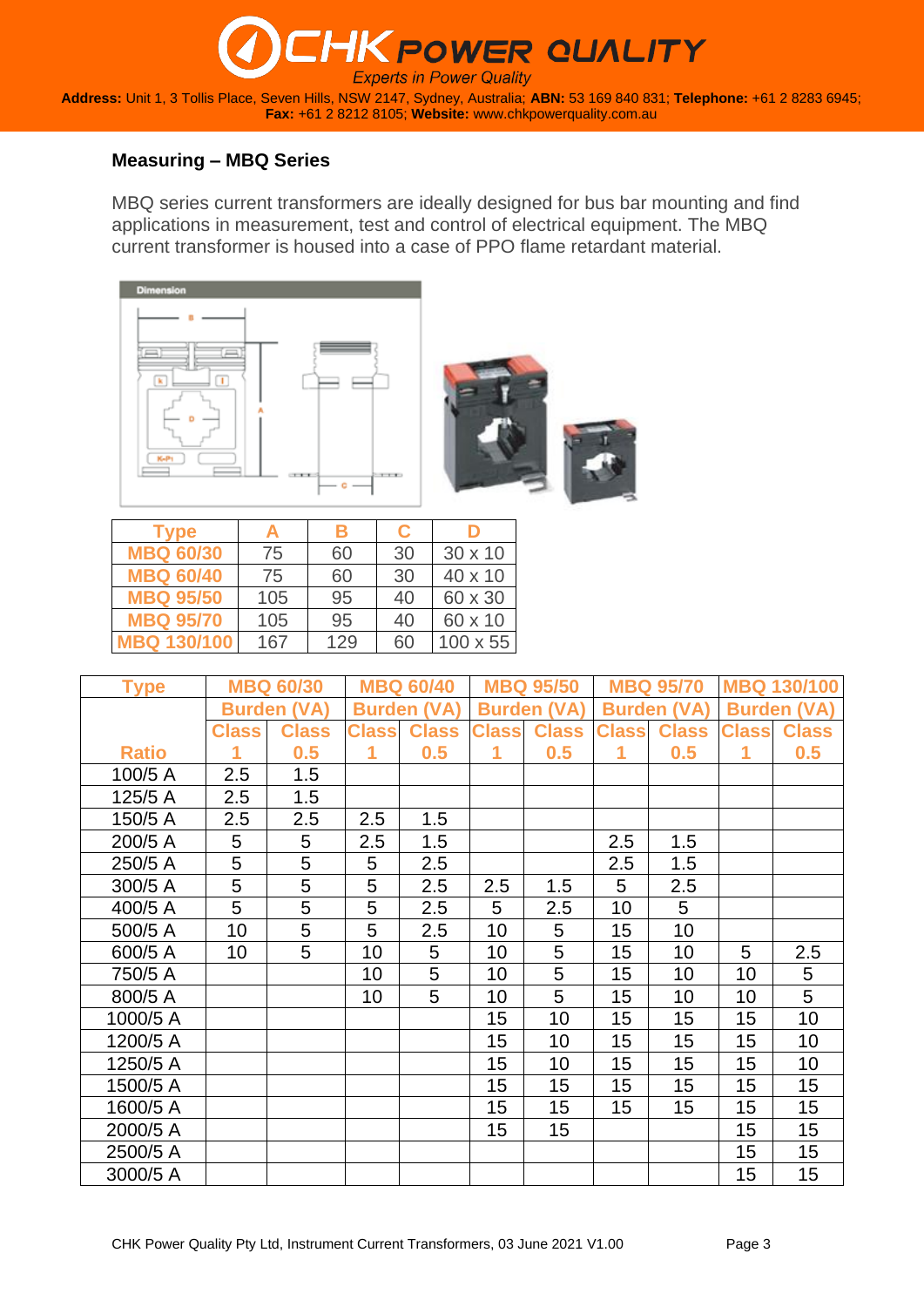### **HK POWER QUALITY Experts in Power Quality Address:** Unit 1, 3 Tollis Place, Seven Hills, NSW 2147, Sydney, Australia; **ABN:** 53 169 840 831; **Telephone:** +61 2 8283 6945; **Fax:** +61 2 8212 8105; **Website:** [www.chkpowerquality.com.au](http://www.chkpowerquality.com.au/)

#### **Measuring – MSQ Series**

MSQ series current transformers are ideally designed for bus bar mounting and find applications in measurement, test and control of electrical equipment. The MSQ current transformer is housed into a case of PPO flame retardant material.



#### **FEATURES:**

- Flame retardant
- **EXEC** High mechanical strength
- High dielectric strength
- **·** Transparent sealable terminal cover
- Base or Bus bar mounting

| <b>Type</b>    |     | В   | C  |                 |
|----------------|-----|-----|----|-----------------|
| <b>MSQ 30</b>  | 98  | 75  | 43 | $30 \times 10$  |
| <b>MSQ 40</b>  | 98  | 75  | 43 | 40 x 10         |
| <b>MSQ 60</b>  | 127 | 101 | 44 | 60 x 20         |
| <b>MSQ 85</b>  | 164 | 128 | 42 | 80 x 30         |
| <b>MSQ 100</b> | 156 | 144 | 44 | $100 \times 10$ |
| <b>MSQ 125</b> | 220 | 190 | 42 | 125 x 58        |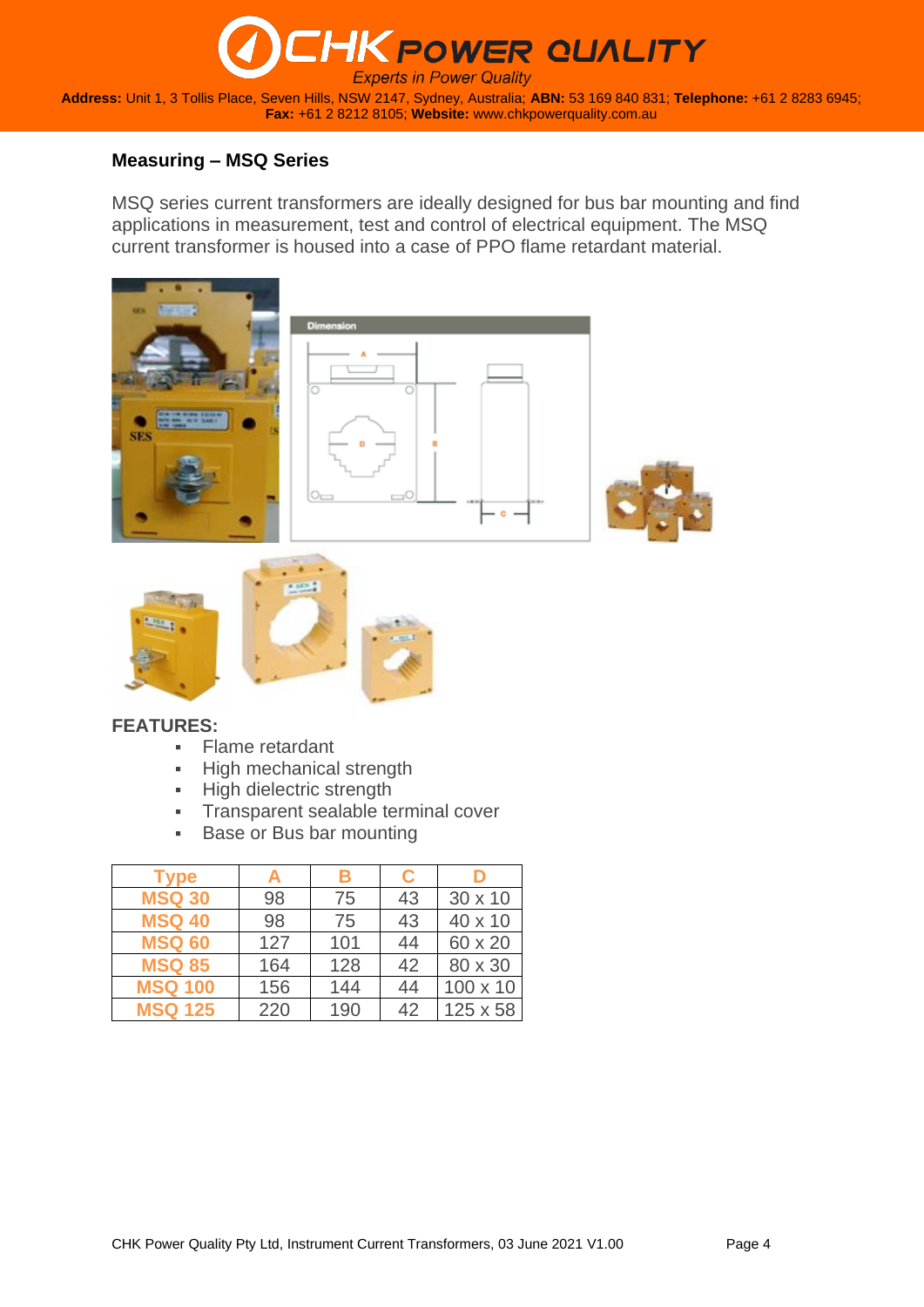**Address:** Unit 1, 3 Tollis Place, Seven Hills, NSW 2147, Sydney, Australia; **ABN:** 53 169 840 831; **Telephone:** +61 2 8283 6945; **Fax:** +61 2 8212 8105; **Website:** [www.chkpowerquality.com.au](http://www.chkpowerquality.com.au/)

### **Measuring – KTM Series (Tape Insulated)**





| <b>Part Number</b> | <b>Ratio</b> | <b>Burden (VA</b> | <b>Class</b> | ID |    |    |
|--------------------|--------------|-------------------|--------------|----|----|----|
| KTM1R30PD          | 30/5A        | 2.5               | 5            | 30 | 75 | 70 |
| KTM1R40PD          | 40/5A        | 2.5               | 5            | 30 | 75 | 55 |
| KTM1R50PD          | 50/5 A       | 2.5               | 5            | 30 | 75 | 45 |
| KTM1R50QD          | 50/5A        | 5                 | 5            | 30 | 75 | 75 |
| KTM1R75PD          | 75/5 A       | 2.5               | 5            | 30 | 75 | 35 |
| KTM1R75QD          | 75/5 A       | 5                 | 5            | 30 | 80 | 60 |
| KTM1R100QB         | 100/5 A      | 5                 | 5            | 30 | 80 | 70 |
| KTM1R100RB         | 100/5 A      | 7.5               | 1            | 30 | 75 | 90 |
| KTM1R125QB         | 125/5 A      | 5                 | 1            | 30 | 80 | 60 |
| KTM1R125RB         | 125/5 A      | 7.5               | 1            | 30 | 75 | 65 |
| KTM1R150QB         | 150/5 A      | 5                 | 1            | 30 | 80 | 40 |
| KTM1R150TB         | 150/5 A      | 7.5               | 1            | 30 | 80 | 80 |
| KTM1R150QA         | 150/5 A      | 15                | 0.5          | 30 | 75 | 75 |
| KTM1R200QB         | 200/5 A      | 5                 | 1            | 30 | 75 | 30 |
| KTM1R200QA         | 200/5 A      | 5                 | 0.5          | 30 | 75 | 45 |
| KTM1R200TB         | 200/5 A      | 15                | 1            | 30 | 75 | 55 |

| <b>Part Number</b> | <b>Ratio</b> | <b>Burden</b> | <b>Class</b> | ID | D<br>n | HT  |
|--------------------|--------------|---------------|--------------|----|--------|-----|
| KTM2R100QB         | 100/5 A      | 5             | 1            | 45 | 95     | 100 |
| KTM2R125QB         | 125/5 A      | 5             | 1            | 45 | 90     | 55  |
| KTM2R150QB         | 150/5 A      | 5             | 1            | 45 | 90     | 45  |
| KTM2R150QA         | 150/5 A      | 5             | 0.5          | 45 | 95     | 90  |
| KTM2R200QB         | 200/5 A      | 5             | 1            | 45 | 90     | 30  |
| KTM2R200QA         | 200/5 A      | 5             | 0.5          | 45 | 90     | 60  |
| KTM2R200TB         | 200/5 A      | 15            | 1            | 45 | 90     | 60  |
| KTM2R250QB         | 250/5 A      | 5             | 1            | 45 | 90     | 30  |
| KTM2R250QA         | 250/5 A      | 5             | 0.5          | 45 | 95     | 40  |
| KTM2R250TB         | 250/5 A      | 15            | 1            | 45 | 90     | 50  |
| KTM2R300QB         | 300/5 A      | 5             | 1            | 45 | 90     | 25  |
| KTM2R300QA         | 300/5 A      | 5             | 0.5          | 45 | 90     | 30  |
| KTM2R300TB         | 300/5 A      | 15            | 1            | 45 | 90     | 45  |
| KTM2R400QB         | 400/5 A      | 5             | 1            | 45 | 90     | 25  |
| KTM2R400QA         | 400/5 A      | 5             | 0.5          | 45 | 90     | 25  |
| KTM2R400TB         | 400/5 A      | 15            | 1            | 45 | 90     | 35  |
| KTM2R400TA         | 400/5 A      | 15            | 0.5          | 45 | 90     | 45  |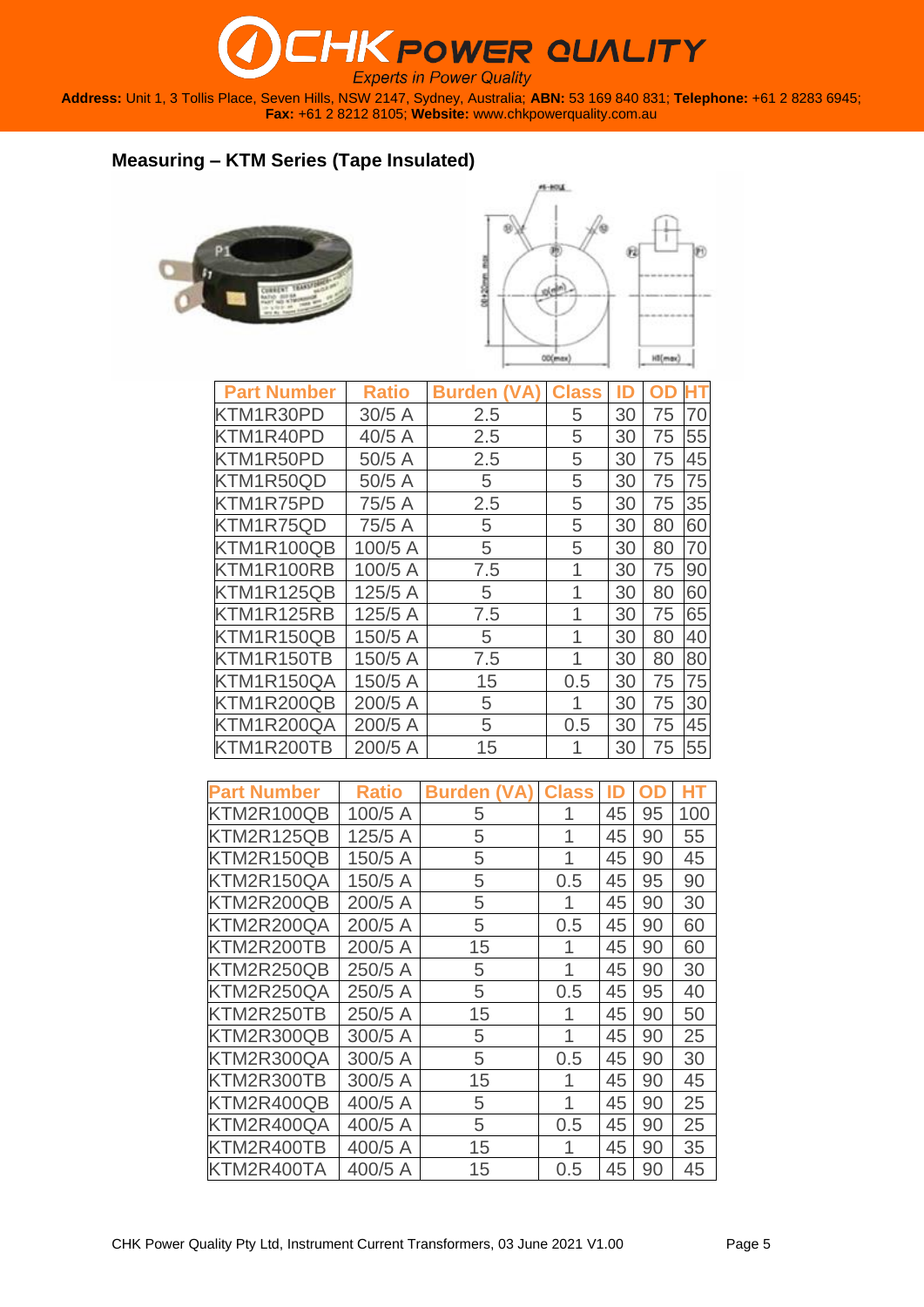| <b>Part Number</b>    | <b>Ratio</b> | <b>Burden (VA)</b> | <b>Class</b> |    |     |    |
|-----------------------|--------------|--------------------|--------------|----|-----|----|
| KTM3R300QB            | 300/5 A      | 5                  |              | 55 | 95  | 35 |
| KTM3R300QA            | 300/5 A      | 5                  | 0.5          | 55 | 95  | 45 |
| KTM3R300TB            | 300/5 A      | 15                 |              | 55 | 100 | 50 |
| KTM3R400QB            | 400/5 A      | 5                  |              | 55 | 100 | 25 |
| KTM3R400QA            | 400/5 A      | 5                  | 0.5          | 55 | 105 | 35 |
| KTM3R400TB            | 400/5 A      | 15                 | 1            | 55 | 100 | 45 |
| KTM3R400TA            | 400/5 A      | 15                 | 0.5          | 55 | 120 | 40 |
| KTM3R500QB            | 500/5 A      | 5                  |              | 55 | 100 | 25 |
| KTM3R500QA            | 500/5 A      | 5                  | 0.5          | 55 | 105 | 30 |
| KTM3R500TB/TA         | 500/5 A      | 15                 | 1/0.5        | 55 | 100 | 40 |
| KTM3R600QB/QA600/5 A  |              | 5                  | 1/0.5        | 55 | 105 | 30 |
| KTM3R600TB/TA 600/5 A |              | 15                 | 1/0.5        | 55 | 105 | 40 |

| <b>Part Number</b>      | <b>Ratio</b> | <b>Burden (VA)</b> | <b>Class</b> | ID |     |    |
|-------------------------|--------------|--------------------|--------------|----|-----|----|
| KTM4R600QB/QA           | 600/5 A      | 5                  | 1/0.5        | 70 | 120 | 30 |
| KTM4R600TB/TA           | 600/5 A      | 15                 | 1/0.5        | 70 | 120 | 40 |
| KTM4R800QB              | 800/5 A      | 5                  |              |    | 120 | 30 |
| KTM4R800QA              | 800/5 A      | 5                  | 0.5          | 70 | 110 | 30 |
| KTM4R800TB/TA           | 800/5 A      | 15                 | 1/0.5        | 70 | 120 | 35 |
| KTM4R1000QB/QA 1000/5 A |              | 5                  | 1/0.5        | 70 | 120 | 30 |
| KTM4R1000TB/TA          | 1000/5A      | 15                 | 1/0.5        | 70 | 120 | 35 |
| <b>KTM4R1200/QA/</b>    | 1200/5 A     | 5/15               | 1/0.5        |    | 120 | 30 |

| <b>Part Number</b>        | <b>Ratio</b> | Burden (VA) Class |       | ID |     |    |
|---------------------------|--------------|-------------------|-------|----|-----|----|
| KTM5R800QB/QA             | 800/5 A      | 5                 | 1/0.5 | 85 | 125 | 30 |
| KTM5R800TB/TA             | 800/5 A      | 15                | 1/0.5 | 85 | 140 | 35 |
| KTM5R1000QB/QA            | 1000/5 A     | 5                 | 1/0.5 | 85 | 125 | 30 |
| KTM5R1000TB/TA            | 1000/5 A     | 15                | 1/0.5 | 85 | 140 | 30 |
| KTM5R1200QA               | 1200/5 A     | 5                 | 0.5   | 85 | 140 | 30 |
| KTM5R1200TB/TA            | 1200/5 A     | 15                | 1/0.5 | 85 | 140 | 30 |
| KTM5R1600QB/QA/TB1600/5 A |              | 5/15              |       | 85 | 140 |    |

| <b>Part Number</b>      | <b>Ratio</b> | <b>Burden (VA)</b> | <b>Class</b> |     |     |    |
|-------------------------|--------------|--------------------|--------------|-----|-----|----|
| KTM6R1000QB/QA 1000/5 A |              | 5                  | 1/0.5        | 115 | 155 | 30 |
| KTM6R1000TB/TA          | $1000/5$ A   | 15                 | 1/0.5        | 115 | 170 | 35 |
| KTM6R1200QB/QA 1200/5 A |              | 5                  | 1/0.5        | 115 | 155 | 30 |
| KTM6R1200TB/TA          | 1200/5 A     | 15                 | 1/0.5        | 115 | 170 | 30 |
| KTM6R1600QB/            | 1600/5 A     | 5/15               | 1/0.5        | 115 | 170 | 30 |
| KTM6R2000TB/TA          | 2000/5 A     | 15                 | 1/0.5        | 115 | 170 | 30 |
| KTM6R2500TB/TA          | 2500/5 A     | 15                 | 1/0.5        | 115 | 185 | 35 |
| KTM6R3000TB/TA          | 3000/5 A     | 15                 | 1/0.5        | 115 | 185 | 35 |
| KTM6R3500TB/TA          | 3500/5 A     | 15                 |              | 115 | 185 | 35 |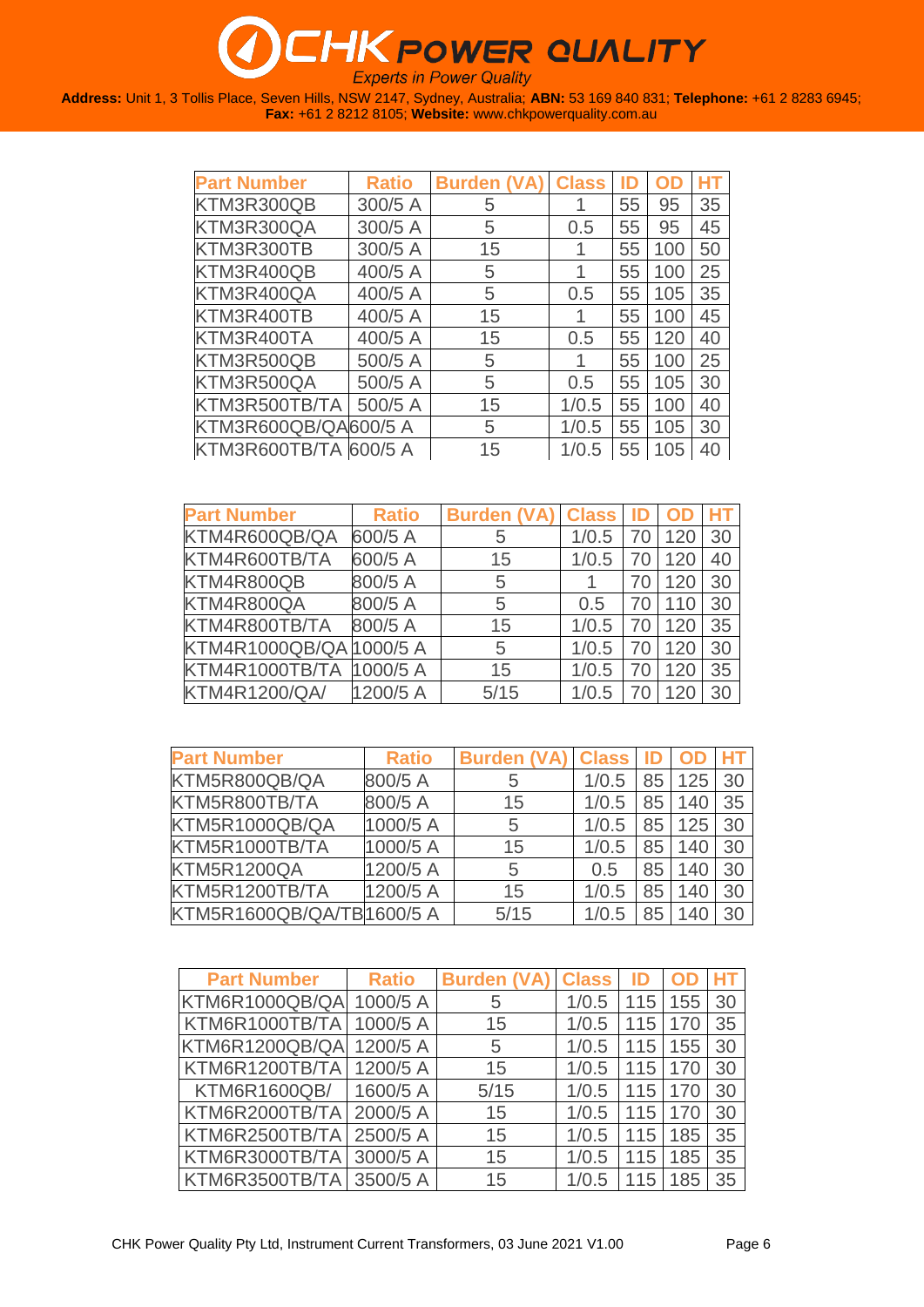| <b>Part Number</b>      | <b>Ratio</b> | <b>Burden (VA)</b> | <b>Class</b> | ID  |     |     |
|-------------------------|--------------|--------------------|--------------|-----|-----|-----|
| KTM7R3000TB/TA 3000/5 A |              | 15                 | 1/0.5/0.2    | 135 | 205 | -35 |
| KTM7R3500TB/TA 3500/5 A |              | 15                 | 1/0.5/0.2    | 135 | 205 | 35  |
| KTM7R4000TB/TA 4000/5 A |              | 15                 | 1/0.5/0.2    | 135 | 205 | 35  |
| KTM7R4500TB/TA 4500/5 A |              | 15                 | 1/0.5/0.2    | 135 | 210 |     |
| KTM7R5000TB/TA 5000/5 A |              | 15                 | 1/0.5/0.2    | 135 | 210 | 40  |
| KTM8R4000TB/TA 4000/5 A |              | 15                 | 1/0.5/0.2    | 170 | 240 | 35  |
| KTM8R4500TB/TA 4500/5 A |              | 15                 | 1/0.5/0.2    | 170 | 240 | 35  |
| KTM8R5000TB/TA 5000/5 A |              | 15                 | 1/0.5/0.2    | 170 | 240 | 35  |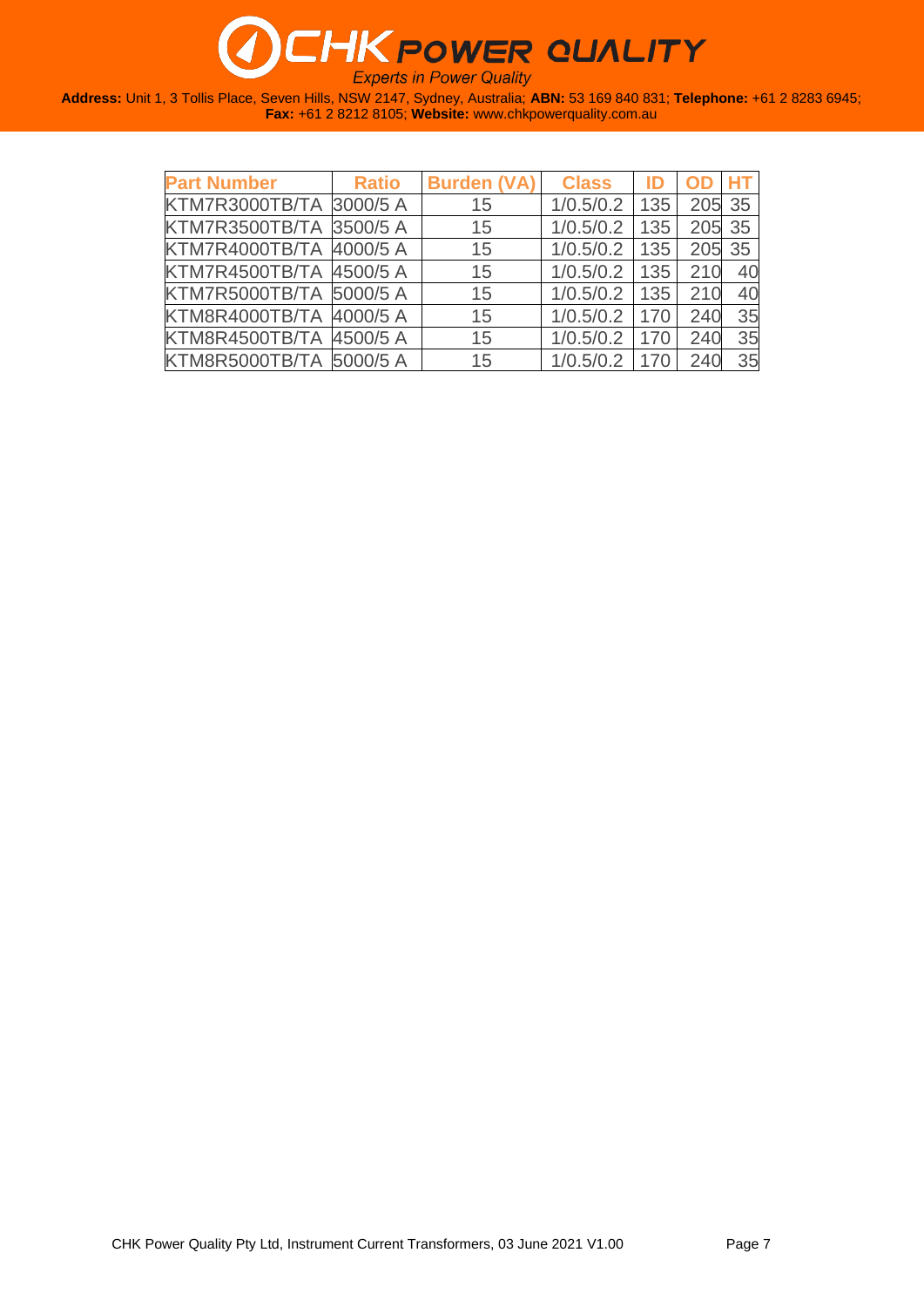

**Address:** Unit 1, 3 Tollis Place, Seven Hills, NSW 2147, Sydney, Australia; **ABN:** 53 169 840 831; **Telephone:** +61 2 8283 6945; **Fax:** +61 2 8212 8105; **Website:** [www.chkpowerquality.com.au](http://www.chkpowerquality.com.au/)

### **Measuring – KRM Series (Resin Cast)**





| <b>Part Number</b> | <b>Ratio</b> | <b>Burden</b> | <b>Class</b> | ID | n  |     |
|--------------------|--------------|---------------|--------------|----|----|-----|
| KRM1R30PD          | 30/5A        | 2.5           | 5            | 30 | 80 | 80  |
| KRM1R40PD          | 40/5 A       | 2.5           | 5            | 30 | 95 | 40  |
| KRM1R50PD          | 50/5 A       | 2.5           | 5            | 30 | 75 | 65  |
| KRM1R50QD          | 50/5 A       | 5             | 5            | 30 | 80 | 80  |
| KRM1R75PD          | 75/5 A       | 2.5           | 5            | 30 | 95 | 40  |
| KRM1R75QD          | 75/5 A       | 5             | 5            | 30 | 75 | 65  |
| KRM1R100QB         | 100/5 A      | 5             | 1            | 30 | 80 | 80  |
| KRM1R100RB         | 100/5 A      | 7.5           | 1            | 30 | 90 | 135 |
| KRM1R125QB         | 125/5 A      | 5             | 1            | 30 | 75 | 65  |
| KRM1R125RB         | 125/5 A      | 7.5           | 1            | 30 | 80 | 80  |
| KRM1R150QB         | 150/5 A      | 5             | 1            | 30 | 75 | 65  |
| KRM1R150QA         | 150/5 A      | 5             | 0.5          | 30 | 80 | 80  |
| KRM1R200QB         | 200/5 A      | 5             | 1            | 30 | 75 | 40  |
| KRM1R200QA         | 200/5 A      | 5             | 0.5          | 30 | 75 | 65  |
| KRM1R200TB         | 200/5 A      | 15            | 1            | 30 | 80 | 70  |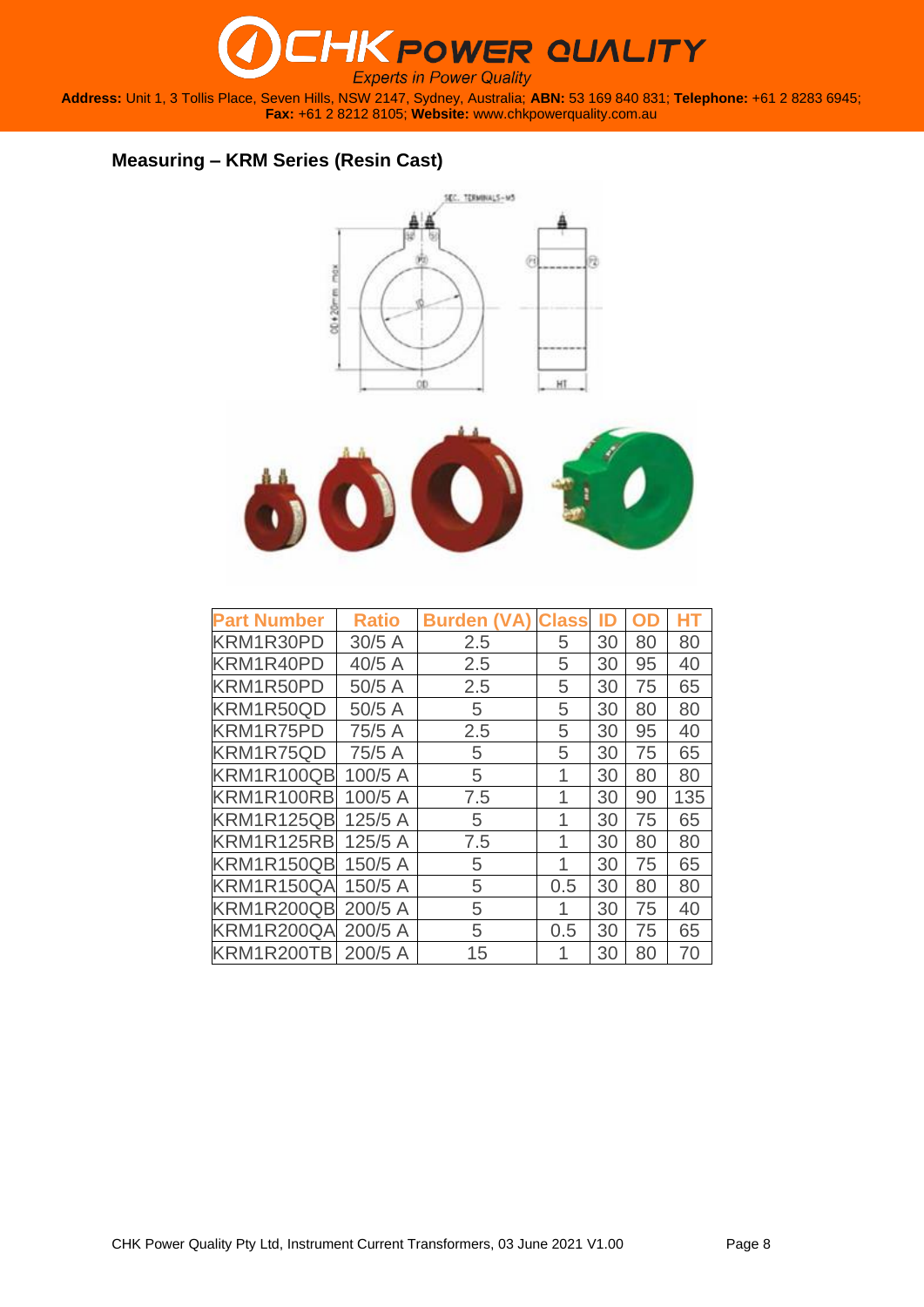# **THK POWER QUALITY**

**Experts in Power Quality** 

| <b>Part Number</b> | <b>Ratio</b> | <b>Burden</b><br>(VA) | <b>Class</b> | ID |     |     |
|--------------------|--------------|-----------------------|--------------|----|-----|-----|
| KRM2R100QB         | 100/5 A      | 5                     | 1            | 45 | 100 | 100 |
| KRM2R125QB         | 125/5 A      | 5                     | 1            | 45 | 98  | 60  |
| KRM2R150QB         | 150/5 A      | 5                     | 1            | 45 | 100 | 45  |
| KRM2R150QA         | 150/5 A      | 5                     | 0.5          | 45 | 100 | 100 |
| KRM2R200QB         | 200/5 A      | 5                     | 1            | 45 | 95  | 40  |
| KRM2R200QA         | 200/5 A      | 5                     | 0.5          | 45 | 98  | 60  |
| KRM2R200TB         | 200/5 A      | 15                    | 1            | 45 | 98  | 60  |
| KRM2R250QB         | 250/5 A      | 5                     | 1            | 45 | 95  | 40  |
| KRM2R250QA         | 250/5 A      | 5                     | 0.5          | 45 | 95  | 40  |
| KRM2R250TB         | 250/5 A      | 15                    | 1            | 45 | 100 | 45  |
| KRM2R300QB         | 300/5 A      | 5                     | 1            | 45 | 95  | 40  |
| KRM2R300QA         | 300/5 A      | 5                     | 0.5          | 45 | 95  | 40  |
| KRM2R300TB         | 300/5 A      | 15                    | 1            | 45 | 100 | 45  |
| KRM2R400QB         | 400/5 A      | 5                     | 1            | 45 | 95  | 40  |
| KRM2R400QA         | 400/5 A      | 5                     | 0.5          | 45 | 95  | 40  |
| KRM2R400TB         | 400/5 A      | 15                    | 1            | 45 | 95  | 40  |
| KRM2R400TA         | 400/5 A      | 15                    | 0.5          | 45 | 95  | 40  |

| <b>Part Number</b> | <b>Ratio</b> | <b>Burden (VA)</b> | <b>Class</b> | ID | OD  | HT |
|--------------------|--------------|--------------------|--------------|----|-----|----|
| KRM3R300QB         | 300/5 A      | 5                  |              | 55 | 95  | 40 |
| KRM3R300QA         | 300/5 A      | 5                  | 0.5          | 55 | 100 | 45 |
| KRM3R400QB/QA      | 400/5 A      | 5                  | 1/0.5        | 55 | 95  | 40 |
| KRM3R400TB         | 400/5 A      | 15                 |              | 55 | 98  | 60 |
| KRM3R300QB         | 300/5 A      | 5                  |              | 55 | 95  | 40 |
| KRM3R300QA         | 300/5 A      | 5                  | 0.5          | 55 | 100 | 45 |
| KRM3R400QB/QA      | 400/5 A      | 5                  | 1/0.5        | 55 | 95  | 40 |
| KRM3R400TB         | 400/5 A      | 15                 |              | 55 | 98  | 60 |
| KRM3R400TA         | 400/5 A      | 15                 | 0.5          | 55 | 115 | 35 |
| KRM3R500QB/QA      | 500/5 A      | 5/15               | 1/0.5        | 55 | 95  | 40 |
| KRM3R600QB/QA      | 600/5 A      | 5/15               | 1/0.5        | 55 | 100 | 45 |

| <b>Part Number</b>      | <b>Ratio</b> | <b>Burden (VA) Class</b> |       | ID | OD  |    |
|-------------------------|--------------|--------------------------|-------|----|-----|----|
| KRM4R600QB/QA           | 600/5 A      | 5                        | 1/0.5 | 70 | 115 | 35 |
| KRM4R600TB              | 600/5 A      | 15                       |       | 70 | 115 | 35 |
| KRM4R600TA              | 600/5 A      | 15                       | 0.5   | 70 | 140 | 25 |
| KRM4R800QB/QA           | 800/5 A      | 5/15                     | 1/0.5 | 70 | 115 | 35 |
| KRM4R1000QB/QA          | 1000/5 A     | 5                        | 1/0.5 | 70 | 115 | 35 |
| KRM4R1000TB/TA          | 1000/5 A     | 15                       | 1/0.5 | 70 | 140 | 25 |
| KRM4R1200QB/QA 1200/5 A |              | 5/15                     | 1/0.5 | 70 | 115 | 35 |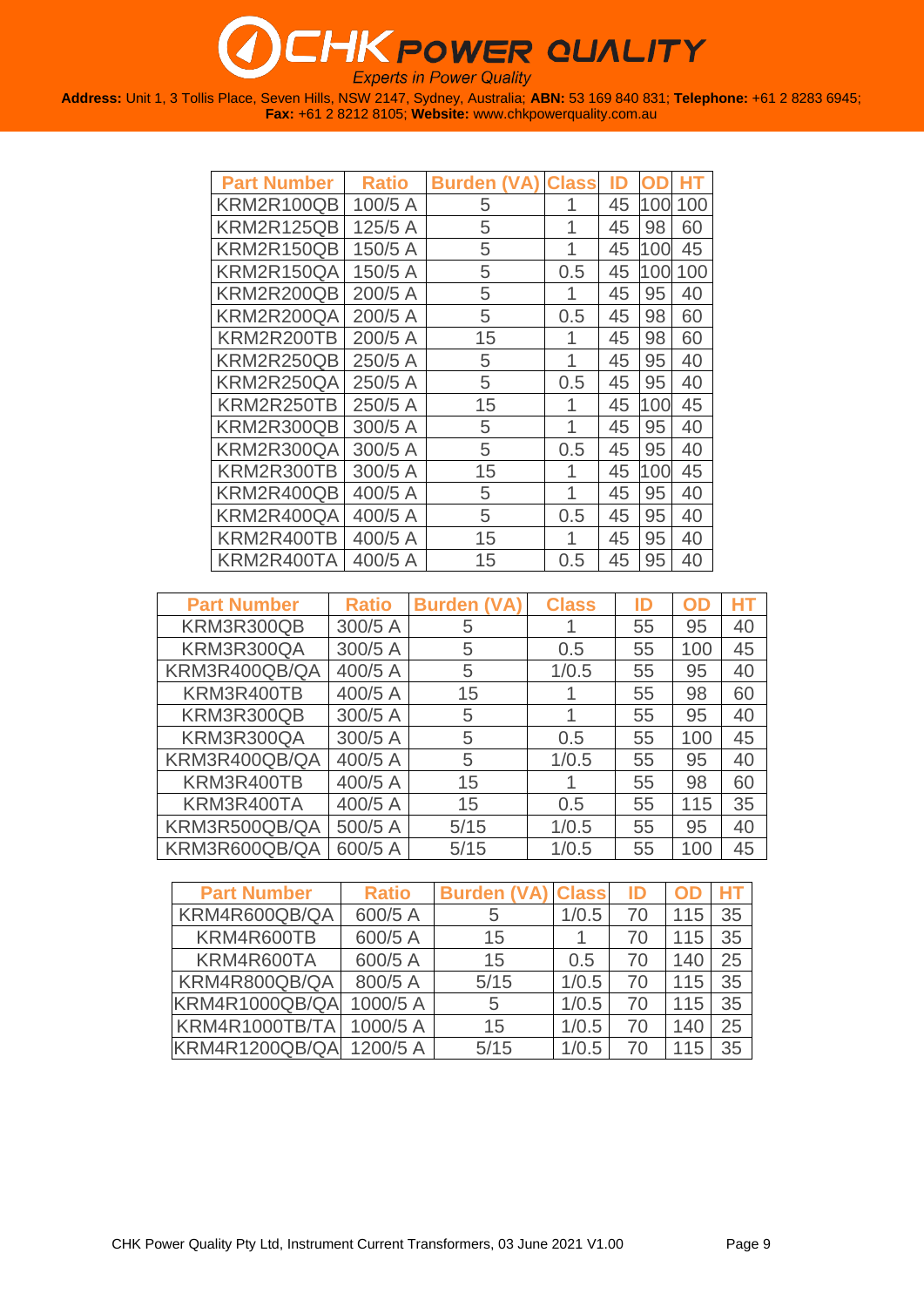| <b>Part Number</b>        | <b>Ratio</b> | <b>Burden (VA) Class</b> |       | ID  |        |    |
|---------------------------|--------------|--------------------------|-------|-----|--------|----|
| KRM5R800QB/QA             | 800/5 A      | 5/15                     | 1/0.5 |     | 85 140 | 25 |
| <b>KRM5R1000QB/QA</b>     | 1000/5 A     | 5/15                     | 1/0.5 |     | 85 140 | 25 |
| <b>KRM5R1200QB/QA</b>     | 1200/5A      | 5/15                     | 1/0.5 |     | 85 140 | 25 |
| KRM5R1600QB/QA/ 1600/5 A  |              | 5/15                     | 1/0.5 | 85  | 145    | 35 |
| KRM6R1000QB/QA   1000/5 A |              | 5/15                     | 1/0.5 | 115 | 175    | 30 |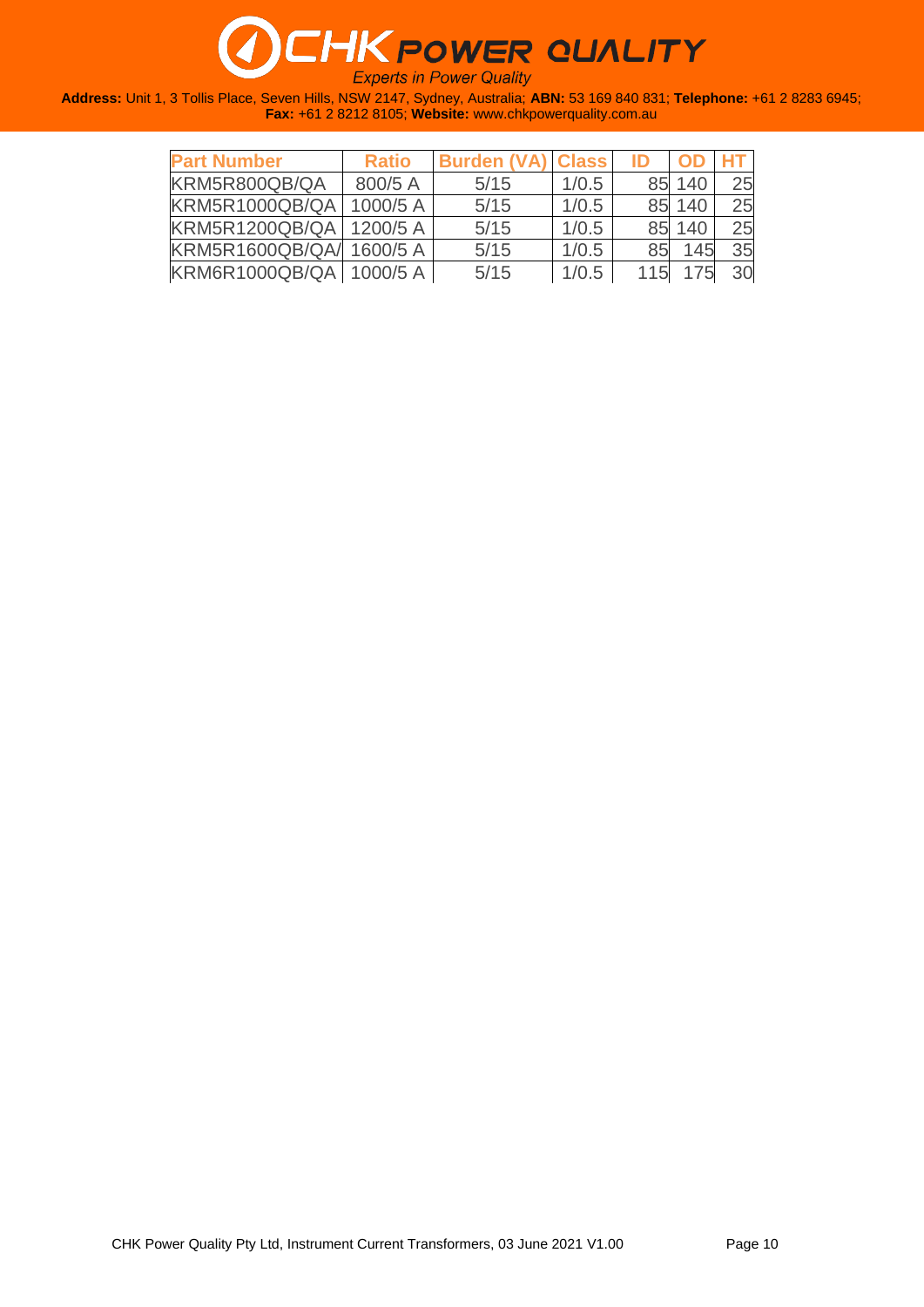**Address:** Unit 1, 3 Tollis Place, Seven Hills, NSW 2147, Sydney, Australia; **ABN:** 53 169 840 831; **Telephone:** +61 2 8283 6945; **Fax:** +61 2 8212 8105; **Website:** [www.chkpowerquality.com.au](http://www.chkpowerquality.com.au/)

### **Measuring – KSM Series (Resin Cast)**





PRODUCT INFORMATION:

- STD RANGE : RESIN CAST, KS TYPE, CLASS B insulation, with mounting feet
- ON REQUEST
- Class F insulation
- 1A CT s Sizes may be different from that shown in tables.
- + RoHS compliant
- Sealing cover (KS-S type)
- · Suitable for outdoor application
- Custom-built to suit client spec and dimensions, including Class PS/X/PX

| <b>Part Number</b>        | <b>Ratio</b> | <b>Burden (VA) Class</b> |   | ID | <b>OD</b> |    |
|---------------------------|--------------|--------------------------|---|----|-----------|----|
| KSM1R30PD                 | 30/5A        | 2.5                      | 5 | 30 | 85        | 85 |
| KSM1R40PD                 | 40/5 A       | 2.5                      | 5 | 30 | 90        | 40 |
| KSM1R50QD                 | 50/5 A       | 5                        | 5 | 30 | 85        | 85 |
| KSM1R100QB                | 100/5 A      | 5                        |   | 30 | 85        | 85 |
| <b>KSM1R150QD</b> 150/5 A |              | 5                        | 5 | 30 | 90        | 40 |
| <b>KSM1R150TB</b> 150/5 A |              | 15                       |   | 30 | 85        | 85 |
| KSM1R200QB 200/5 A        |              | 5                        |   | 30 | 90        | 40 |
| KSM1R200TB 200/5 A        |              | 15                       |   | 30 | 80        | 60 |

| <b>Part Number</b> | <b>Ratio</b> | <b>Burden (VA)</b> | <b>Class</b> | ID | OD  | HT |
|--------------------|--------------|--------------------|--------------|----|-----|----|
| KSM2R150QD         | 150/5 A      | 5                  | 5            | 45 | 90  | 40 |
| KSM2R150QB         | 150/5 A      | 5                  | 1            | 45 | 100 | 40 |
| KSM2R200QB         | 200/5 A      | 5                  | 1            | 45 | 90  | 40 |
| KSM2R200TB         | 200/5 A      | 15                 | 1            | 45 | 100 | 65 |
| KSM2R250QB         | 250/5 A      | 5                  | 1            | 45 | 90  | 40 |
| KSM2R250TB         | 250/5 A      | 15                 | 1            | 45 | 100 | 65 |
| KSM2R300QB         | 300/5 A      | 5                  | 1            | 45 | 90  | 40 |
| KSM2R300TB         | 300/5 A      | 15                 | 1            | 45 | 100 | 40 |
| KSM2R300SA         | 300/5 A      | 10                 | 0.5          | 45 | 100 | 40 |
| KSM2R400QB         | 400/5 A      | 5                  | 1            | 45 | 90  | 45 |
| KSM2R400TB         | 400/5 A      | 15                 | 1            | 45 | 100 | 40 |
| KSM2R400SA         | 400/5 A      | 10                 | 0.5          | 45 | 90  | 45 |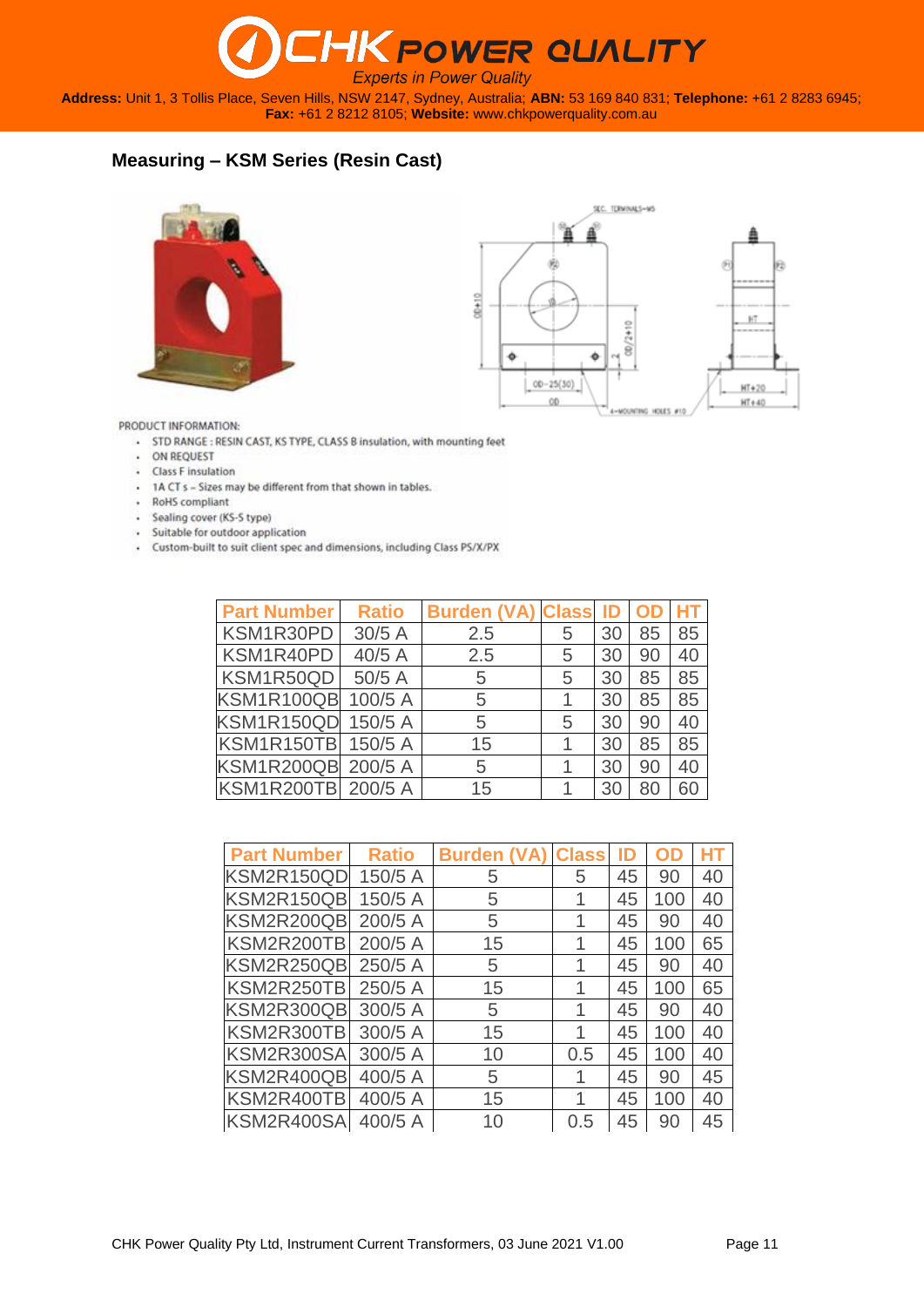| <b>Part Number</b>        | <b>Ratio</b> | <b>Burden (VA) Class</b> |     | ID |     |    |
|---------------------------|--------------|--------------------------|-----|----|-----|----|
| <b>KSM3R300TB 300/5 A</b> |              | 15                       |     | 55 | 100 | 65 |
| KSM3R300SA 300/5 A        |              | 10                       | 0.5 | 55 | 100 | 65 |
| KSM3R400TB 400/5 A        |              | 15                       |     | 55 | 120 | 40 |
| KSM3R400SA 400/5 A        |              | 10                       | 0.5 | 55 | 100 | 40 |
| KSM3R500TB 500/5 A        |              | 15                       |     | 55 | 100 | 45 |
| KSM3R500SA 500/5 A        |              | 10                       | 0.5 | 55 | 100 | 40 |
| KSM3R600TB 600/5 A        |              | 15                       |     | 55 | 100 | 40 |
| KSM3R600SA 600/5 A        |              | 10                       | 0.5 | 55 | 100 |    |

| <b>Part Number</b>   | <b>Ratio</b> | Burden (VA) Class ID OD HT |     |        |    |
|----------------------|--------------|----------------------------|-----|--------|----|
| KSM4R800TA           | 800/5A       | 15                         | 0.5 | 70 120 | 40 |
| KSM4R1000TA 1000/5 A |              | 15                         | 0.5 | 70 120 | 40 |
| KSM4R1200TA 1200/5 A |              | 15                         | 0.5 | 70 120 |    |

| <b>Part Number</b>   | <b>Ratio</b> | Burden (VA) Class ID   OD   HT |                |    |     |    |
|----------------------|--------------|--------------------------------|----------------|----|-----|----|
| KSM5R800TA           | 800/5 A      | 15                             | 0.5            | 85 | 145 | 40 |
| KSM5R1000TA 1000/5 A |              | 15                             | 0.5            | 85 | 145 | 40 |
| KSM5R1200TA 1200/5 A |              | 15                             | 0.5            | 85 | 145 | 40 |
| KSM5R1200TE 1200/5 A |              | 15                             | 0 <sup>2</sup> | 85 | 145 | 40 |
| KSM5R1600TE 1600/5 A |              | 15                             | 0.2            | 85 | 145 |    |

| <b>Part Number</b> | <b>Ratio</b> | <b>Burden</b> | <b>Class</b> | ID  |     |    |
|--------------------|--------------|---------------|--------------|-----|-----|----|
|                    |              |               |              |     |     |    |
| KSM6R1000TA        | 1000/5 A     | 15            | 0.5          | 115 | 175 | 40 |
| KSM6R1000TE        | 1000/5 A     | 15            | 0.2          | 115 | 175 | 40 |
| KSM6R1200TA        | 1200/5 A     | 15            | 0.5          | 115 | 175 | 40 |
| <b>KSM6R1200QE</b> | 1200/5 A     | 5             | 0.2          | 115 | 175 | 40 |
| KSM6R1200TE        | 1200/5 A     | 15            | 0.2          | 115 | 175 | 40 |
| KSM6R1600TA        | 1600/5 A     | 15            | 0.5          | 115 | 175 | 40 |
| KSM6R1600TE        | 1600/5 A     | 15            | 0.2          | 115 | 175 | 40 |
| KSM6R2000TA        | 2000/5 A     | 15            | 0.5          | 115 | 175 | 40 |
| <b>KSM6R2000SE</b> | 2000/5 A     | 10            | 0.2          | 115 | 175 | 40 |
| KSM6R2000TE        | 2000/5 A     | 15            | 0.2          | 115 | 175 | 40 |
| KSM6R2500TE        | 2500/5 A     | 15            | 0.2          | 115 | 175 | 40 |
| KSM6R3000TE        | 3000/5 A     | 15            | 0.2          | 115 | 175 | 40 |
| KSM6R3500TE        | 3500/5 A     | 15            | 0.2          | 115 | 175 | 40 |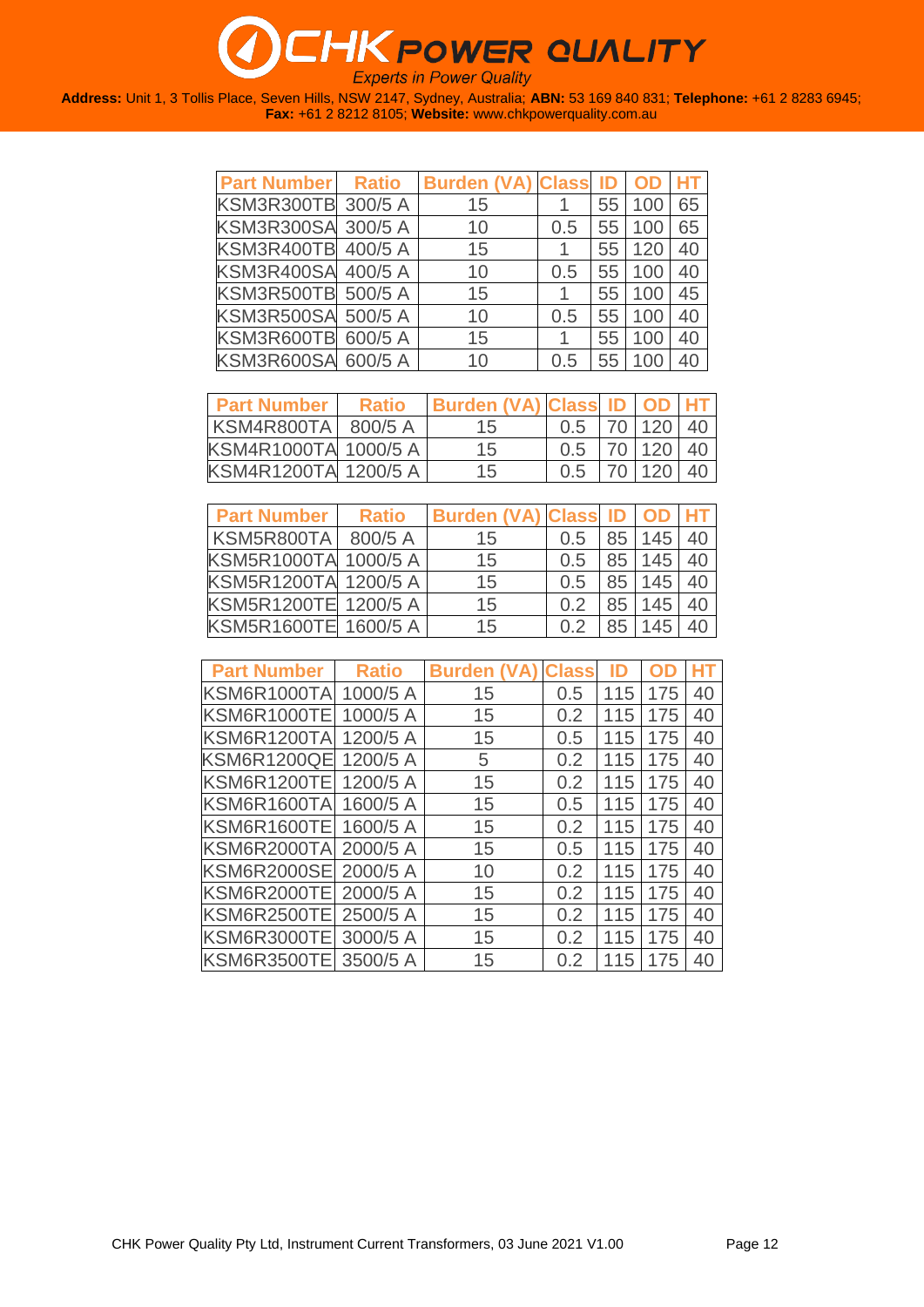**Address:** Unit 1, 3 Tollis Place, Seven Hills, NSW 2147, Sydney, Australia; **ABN:** 53 169 840 831; **Telephone:** +61 2 8283 6945; **Fax:** +61 2 8212 8105; **Website:** [www.chkpowerquality.com.au](http://www.chkpowerquality.com.au/)

#### **Protection – PVC Series**

The PVC tape insulated Protection CTs are designed and manufactured to cater for wide range of applications. They are tested to IEC 60044-1 2003-02 and are certified to ASTA and CE mark Certified to UL. The standard rated secondary current is 5A.











|              |    | <b>Class 10P5 15VA</b> |     |     | <b>Class 10P10</b> | <b>15VA</b> |     | <b>Class 5P10 15VA</b> |     |
|--------------|----|------------------------|-----|-----|--------------------|-------------|-----|------------------------|-----|
| <b>Ratio</b> | ID | OD                     | HТ  | ID  | OD                 | НT          | ID  | OD                     | HТ  |
| 60/5 A       | 34 | 100                    | 148 | 25  | 150                | 155         | 25  | 150                    | 165 |
| 100/5 A      | 34 | 100                    | 98  | 34  | 100                | 168         | 34  | 100                    | 180 |
| 150/5 A      | 34 | 100                    | 68  | 34  | 100                | 108         | 34  | 100                    | 130 |
| 200/5 A      | 34 | 100                    | 68  | 34  | 100                | 88          | 34  | 100                    | 110 |
| 250/5 A      | 45 | 96                     | 78  | 45  | 96                 | 108         | 45  | 96                     | 110 |
| 300/5 A      | 45 | 96                     | 68  | 45  | 96                 | 108         | 45  | 96                     | 120 |
| 400/5 A      | 60 | 100                    | 68  | 60  | 100                | 108         | 45  | 96                     | 100 |
| 500/5 A      | 60 | 100                    | 58  | 60  | 100                | 93          | 60  | 100                    | 110 |
| 600/5 A      | 65 | 100                    | 58  | 68  | 110                | 78          | 68  | 110                    | 88  |
| 800/5 A      | 85 | 120                    | 48  | 85  | 120                | 73          | 85  | 120                    | 88  |
| 1000/5 A     |    |                        |     | 82  | 123                | 65          | 82  | 123                    | 80  |
| 1200/5 A     |    |                        |     | 90  | 135                | 65          | 90  | 135                    | 80  |
| 1600/5 A     |    |                        |     | 90  | 135                | 55          | 90  | 135                    | 70  |
| 2000/5 A     |    |                        |     | 125 | 178                | 43          | 125 | 178                    | 43  |
| 2500/5 A     |    |                        |     | 125 | 178                | 35          | 125 | 178                    | 35  |
| 3000/5 A     |    |                        |     | 120 | 178                | 35          | 120 | 178                    | 35  |
| 3500/5 A     |    |                        |     | 140 | 200                | 35          | 140 | 200                    | 35  |
| 4000/5 A     |    |                        |     | 140 | 200                | 35          | 140 | 200                    | 35  |
| 5000/5 A     |    |                        |     | 140 | 200                | 35          | 140 | 200                    | 35  |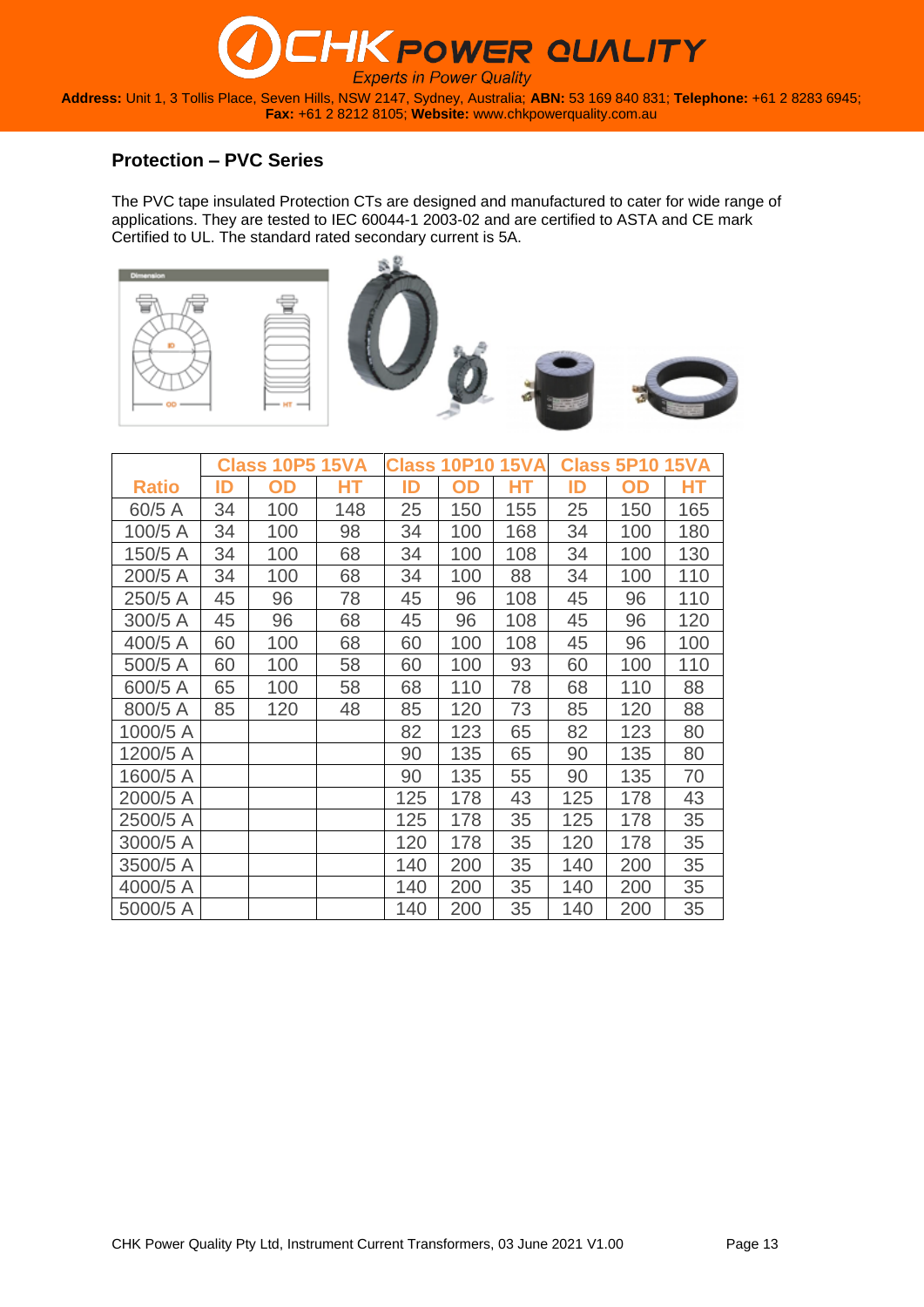**Address:** Unit 1, 3 Tollis Place, Seven Hills, NSW 2147, Sydney, Australia; **ABN:** 53 169 840 831; **Telephone:** +61 2 8283 6945; **Fax:** +61 2 8212 8105; **Website:** [www.chkpowerquality.com.au](http://www.chkpowerquality.com.au/)

### **Protection – KTP Series (Tape Insulated)**





| <b>Part Number</b>  | <b>Ratio</b> | <b>Burden (VA)</b> | <b>Class</b>     |    |     |     |
|---------------------|--------------|--------------------|------------------|----|-----|-----|
| <b>KTP1R100QL5</b>  | 100/5 A      | 5                  | 10P <sub>5</sub> | 30 | 80  | 105 |
| <b>KTP1R100RL5</b>  | 100/5 A      | 7.5                | 10P <sub>5</sub> | 30 | 95  | 100 |
| <b>KTP1R100SL5</b>  | 100/5 A      | 10                 | 10P <sub>5</sub> | 30 | 95  | 125 |
| <b>KTP1R150QM5</b>  | 150/5 A      | 5                  | 5P <sub>5</sub>  | 30 | 80  | 75  |
| <b>KTP1R150RL10</b> | 150/5 A      | 7.5                | 10P10            | 30 | 95  | 135 |
| KTP1R100QM10        | 100/5 A      | 5                  | 5P <sub>10</sub> | 30 | 95  | 130 |
| KTP1R100RM10        | 100/5 A      | 7.5                | 5P <sub>10</sub> | 30 | 120 | 115 |
| KTP1R100SM10        | 100/5 A      | 10                 | 5P10             | 30 | 120 | 150 |
| KTP1R150QM10        | 150/5 A      | 5                  | 5P10             | 30 | 95  | 95  |
| KTP1R150RM10        | 150/5 A      | 7.5                | 5P <sub>10</sub> | 30 | 95  | 135 |

| <b>Part Number</b> | <b>Ratio</b> | <b>Burden (VA)</b> | <b>Class</b>     | ID |     | HТ  |
|--------------------|--------------|--------------------|------------------|----|-----|-----|
| <b>KRP2R100QL5</b> | 100/5 A      | 5                  | 10P <sub>5</sub> | 45 | 100 | 100 |
| <b>KTP2R100SL5</b> | 100/5 A      | 10                 | 10P <sub>5</sub> | 45 | 105 | 125 |
| KTP2R150RL10       | 150/5 A      | 7.5                | 10P10            | 45 | 110 | 115 |
| KTP2R200QM10       | 200/5 A      | 5                  | 5P10             | 45 | 110 | 70  |
| KTP2R250QM10       | 250/5 A      | 5                  | 5P <sub>10</sub> | 45 | 110 | 60  |
| KTP2R100QM10       | 100/5 A      | 5                  | 5P <sub>10</sub> | 45 | 110 | 115 |
| KTP2R100SM10       | 100/5 A      | 10                 | 5P10             | 45 | 140 | 135 |
| KTP2R150RM10       | 150/5 A      | 7.5                | 5P <sub>10</sub> | 45 | 110 | 115 |
| KTP2R200QM20       | 200/5 A      | 5                  | 5P20             | 45 | 110 | 120 |
| KTP2R250QM20       | 250/5 A      | 5                  | 5P20             | 45 | 110 | 15  |

| <b>Part Number</b> | <b>Ratio</b> | <b>Burden (VA)</b> | <b>Class ID</b>  |    |     |     |
|--------------------|--------------|--------------------|------------------|----|-----|-----|
| KTP3R300TM10       | 300/5 A      | 15                 | 5P <sub>10</sub> | 55 | 140 | 80  |
| KTP3R400TM10       | 400/5 A      | 15                 | 5P10             | 55 | 140 | 70  |
| KTP3R500TM10       | 500/5 A      | 15                 | 5P10             | 55 | 130 | 65  |
| KTP3R600TM10       | 600/5 A      | 15                 | 5P <sub>10</sub> | 55 | 135 | 65  |
| KTP3R300TM5        | 300/5 A      | 15                 | 5P <sub>5</sub>  | 55 | 130 | 60  |
| KTP3R400TM20       | 400/5 A      | 15                 | 5P20             | 55 | 130 | 140 |
| KTP3R500TM20       | 500/5 A      | 15                 | 5P20             | 55 | 140 |     |
| KTP3R600TM20       | 600/5 A      | 15                 | 5P20             | 55 | 145 | 100 |
| KTP3R300TM5        | 300/5 A      | 15                 | 5P <sub>5</sub>  | 55 | 130 | 60  |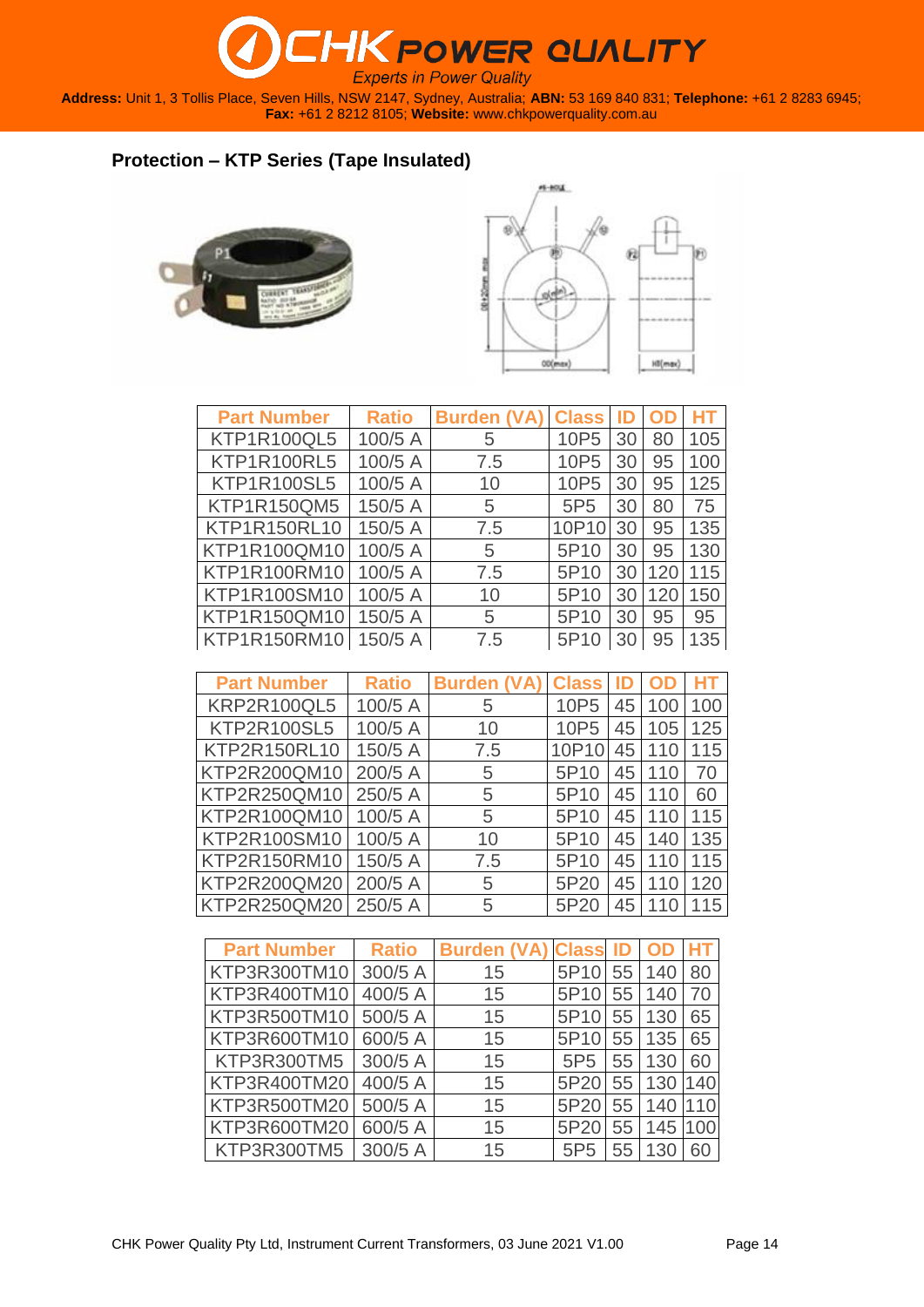| <b>Part Number</b>  | <b>Ratio</b> | <b>Burden (VA) Class ID OD</b> |                  |    |         |    |
|---------------------|--------------|--------------------------------|------------------|----|---------|----|
| KTP4R600TM10        | 600/5 A      | 15                             | 5P10             | 70 | 145     | 60 |
| KTP4R800TM10        | 800/5 A      | 15                             | 5P10             | 70 | 150     | 55 |
| KTP4R1000TM10       | 1000/5 A     | 15                             | 5P10             | 70 | 150     | 50 |
| KTP4R1200TM10       | 1200/5 A     | 15                             | 5P <sub>10</sub> | 70 | 150     | 50 |
| <b>KTP4R600TM20</b> | 600/5 A      | 15                             | 5P20             | 70 | 145 110 |    |
| <b>KTP4R800TM20</b> | 800/5 A      | 15                             | 5P20             | 70 | 150     | 95 |
| KTP4R1000TM20       | 1000/5 A     | 15                             | 5P20             | 70 | 150     | 80 |
| KTP4R1200TM20       | 1200/5 A     | 15                             | 5P20             |    | 150     | 75 |

| <b>Part Number</b>  | <b>Ratio</b> | <b>Burden (VA) Class ID OD</b> |             |                 |     |    |
|---------------------|--------------|--------------------------------|-------------|-----------------|-----|----|
| KTP5R800TM10        | 800/5 A      | 15                             | 5P10 85 170 |                 |     | 55 |
| KTP5R1000TM10       | 1000/5 A     | 15                             | 5P10        | 85 <sup>1</sup> | 170 | 50 |
| KTP5R1200TM10       | 1200/5 A     | 15                             | 5P10        | 85 <sup>1</sup> | 170 | 50 |
| KTP5R1600TM10       | 1600/5 A     | 15                             | 5P10 85 170 |                 |     | 45 |
| <b>KTP5R800TM20</b> | 800/5 A      | 15                             | 5P20 85     |                 | 180 | 80 |
| KTP5R1000TM20       | 1000/5 A     | 15                             | 5P20        | 85              | 170 | 80 |
| KTP5R1200TM20       | 1200/5 A     | 15                             | 5P20        | 85              | 180 | 65 |
| KTP5R1600TM20       | 1600/5 A     | 15                             | 5P20        | 85              | 180 | 55 |

| <b>Part Number</b> | <b>Ratio</b> | <b>Burden (VA) Class</b> |              | - ID | <b>OD HT</b> |    |
|--------------------|--------------|--------------------------|--------------|------|--------------|----|
| KTP6R2000TM10      | 2000/5 A     | 15                       | 5P10         | 115  | 190          | 50 |
| KTP6R2500TM10      | 2500/5 A     | 15                       | 5P10 115     |      | 190          | 45 |
| KTP6R3000TM10      | 3000/5 A     | 15                       | 5P10 115     |      | 190          | 45 |
| KTP6R3500TM10      | 3500/5 A     | 15                       | 5P10 115 195 |      |              | 50 |
| KTP6R2000TM20      | 2000/5 A     | 15                       | 5P20 115     |      | 195          | 65 |
| KTP6R2500TM20      | 2500/5 A     | 15                       | 5P20 115     |      | 195          | 60 |
| KTP6R3000TM20      | 3000/5 A     | 15                       | 5P20         | 115  | 200          | 60 |
| KTP6R3500TM20      | 3500/5 A     | 15                       | 5P20 115 215 |      |              | 50 |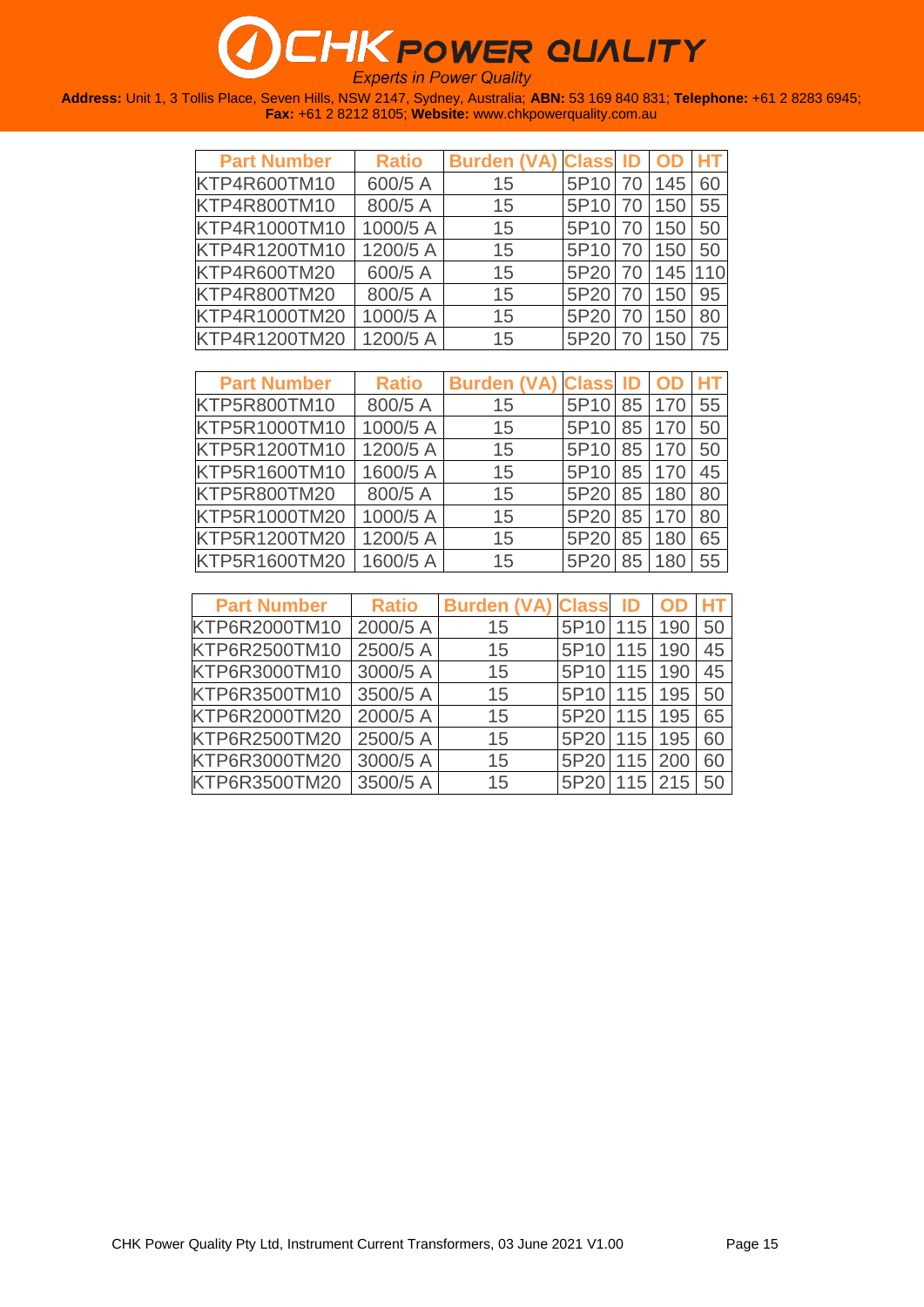**Address:** Unit 1, 3 Tollis Place, Seven Hills, NSW 2147, Sydney, Australia; **ABN:** 53 169 840 831; **Telephone:** +61 2 8283 6945; **Fax:** +61 2 8212 8105; **Website:** [www.chkpowerquality.com.au](http://www.chkpowerquality.com.au/)

### **Protection – KRP Series (Resin Cast)**





| <b>Part Number</b>  | <b>Ratio</b> | <b>Burden (VA) Class</b> |                  | ID | <b>OD</b> | HT  |
|---------------------|--------------|--------------------------|------------------|----|-----------|-----|
| <b>KRP1R100QL5</b>  | 100/5 A      | 5                        | 10P <sub>5</sub> | 30 | 100       | 75  |
| <b>KRP1R100SL5</b>  | 100/5 A      | 10                       | 10P <sub>5</sub> | 30 | 90        | 135 |
| <b>KRP1R150QM5</b>  | 150/5 A      | 5                        | 5P <sub>5</sub>  | 30 | 80        | 70  |
| <b>KRP1R150RL10</b> | 150/5 A      | 7.5                      | 10P10            | 30 | 90        | 135 |
| <b>KRP1R100QM10</b> | 100/5 A      | 5                        | 5P10             | 30 | 90        | 135 |
| KRP1R100SM10        | 100/5 A      | 10                       | 5P10             | 30 | 120       | 145 |
| KRP1R150QM10        | 150/5 A      | 5                        | 5P <sub>10</sub> | 30 | 100       | 100 |
| <b>KRP1R150RM10</b> | 150/5 A      | 7.5                      | 5P10             | 30 | 90        | 135 |

| <b>Part Number</b>  | <b>Ratio</b> | <b>Burden</b> | <b>Class</b>    |    |     |     |
|---------------------|--------------|---------------|-----------------|----|-----|-----|
| <b>KRP2R100QL5</b>  | 100/5 A      | 5             | 10P5            | 45 | 100 | 100 |
| <b>KRP2R100SL5</b>  | 100/5 A      | 10            | 10P5            | 45 | 105 | 120 |
| KRP2R200SM10        | 200/5 A      | 10            | 5P20            | 45 | 105 | 135 |
| <b>KRP2R250SM10</b> | 250/5 A      | 10            | 5P20            | 45 | 105 | 120 |
| KRP2R300TM10        | 300/5 A      | 15            | 5P20            | 45 | 105 | 135 |
| KRP2R400TM10        | 400/5 A      | 15            | 5P20            | 45 | 105 | 120 |
| KRP2R100QM10        | 100/5 A      | 5             | 5P10            | 45 | 105 | 135 |
| <b>KRP2R100SM10</b> | 100/5 A      | 10            | 5P10            | 45 | 155 | 130 |
| <b>KRP2R200SM20</b> | 200/5 A      | 10            | 5P20            | 45 | 145 | 160 |
| <b>KRP2R250SM20</b> | 250/5 A      | 10            | 5P20            | 45 | 155 | 110 |
| <b>KRP2R300TM5</b>  | 300/5 A      | 15            | 5P <sub>5</sub> | 45 | 100 | 100 |
| <b>KRP2R400TM20</b> | 400/5 A      | 15            | 5P20            | 45 | 145 |     |

| <b>Part Number</b>   | <b>Ratio</b> | Burden (VA) Class ID OD |      |     |     |     |
|----------------------|--------------|-------------------------|------|-----|-----|-----|
| KRP3R400TM10         | 400/5 A      | 15                      | 5P20 | 55  | 140 | 70  |
| KRP3R450TM10         | 450/5 A      | 15                      | 5P20 | 55  | 120 | 90  |
| KRP3R500TM10 500/5 A |              | 15                      | 5P20 | 55  | 140 | 70  |
| KRP3R600TM10 600/5 A |              | 15                      | 5P20 | 55  | 140 | 70  |
| KRP3R400TM20 400/5 A |              | 15                      | 5P20 | 551 | 155 | 130 |
| KRP3R450TM20 450/5 A |              | 15                      | 5P20 | 551 | 155 |     |
| KRP3R500TM20 500/5 A |              | 15                      | 5P20 | 551 | 145 |     |
| KRP3R600TM20 600/5 A |              | 15                      | 51   | 55  | 145 |     |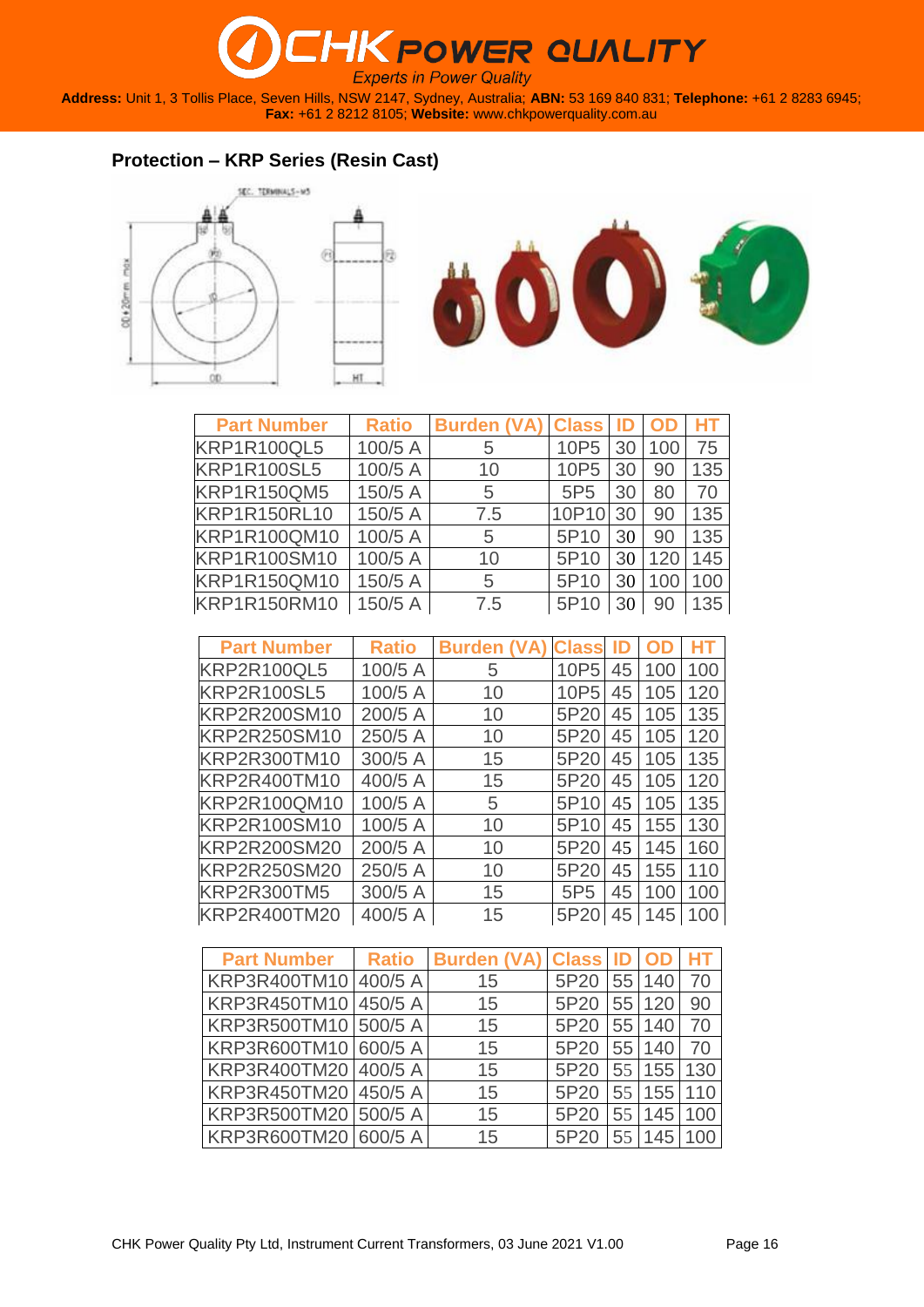| <b>Part Number</b> | <b>Ratio</b> | <b>Burden (VA) Class ID</b> |      |      |         |     |
|--------------------|--------------|-----------------------------|------|------|---------|-----|
| KRP4R600TM10       | 600/5 A      | 15                          | 5P20 | 70 l | 140     | 70  |
| KRP4R800TM10       | 800/5 A      | 15                          | 5P20 | 70   | 140     | 70  |
| KRP4R1000TM10      | 1000/5 A     | 15                          | 5P20 | 70   | 140     | 70  |
| KRP4R1200TM10      | 1200/5 A     | 15                          | 5P20 | 70   | 140     | 70  |
| KRP4R600TM20       | 600/5 A      | 15                          | 5P20 | 70   | 155 110 |     |
| KRP4R800TM20       | 800/5 A      | 15                          | 5P20 | 70   | 145     | 100 |
| KRP4R1000TM20      | 1000/5 A     | 15                          | 5P20 | 70   | 155     | 90  |
| KRP4R1200TM20      | 1200/5 A     | 15                          | 5P20 |      | 155     | 90  |

| <b>Part Number</b>  | <b>Ratio</b> | <b>Burden (VA) Class ID</b> |      |    |     |    |
|---------------------|--------------|-----------------------------|------|----|-----|----|
| <b>KRP5R800TM10</b> | 800/5 A      | 15                          | 5P20 | 85 | 165 | 60 |
| KRP5R1000TM10       | 1000/5 A     | 15                          | 5P20 | 85 | 165 | 60 |
| KRP5R1200TM10       | 1200/5 A     | 15                          | 5P20 | 85 | 165 | 60 |
| KRP5R1600TM10       | 1600/5 A     | 15                          | 5P20 | 85 | 165 | 60 |
| <b>KRP5R800TM20</b> | 800/5 A      | 15                          | 5P20 | 85 | 190 | 75 |
| KRP5R1000TM20       | 1000/5 A     | 15                          | 5P20 | 85 | 190 | 75 |
| KRP5R1200TM20       | 1200/5 A     | 15                          | 5P20 | 85 | 190 | 75 |
| KRP5R1600TM20       | 1600/5 A     | 15                          | 5P20 | 85 | 190 | 75 |

| <b>Part Number</b>   | <b>Ratio</b> | <b>Burden</b> | <b>Class</b> |     |     |     |
|----------------------|--------------|---------------|--------------|-----|-----|-----|
| KRP6R1000TM10        | 1000/5 A     | 15            | 5P20         | 115 | 190 | 75  |
| KRP6R1200TM10        | 1200/5 A     | 15            | 5P20         | 115 | 190 | 75  |
| KRP6R1600TM10        | 1600/5 A     | 15            | 5P20         | 115 | 190 | 75  |
| KRP6R2000TM10        | 2000/5 A     | 15            | 5P20         | 115 | 190 | 35  |
| KRP6R2500TM10        | 2500/5 A     | 15            | 5P20         | 115 | 190 | 75  |
| KRP6R3000TM10        | 3000/5 A     | 15            | 5P20         | 115 | 190 | 75  |
| KRP6R3500TM10        | 3500/5 A     | 15            | 5P20         | 115 | 190 | 75  |
| KRP6R1000TM20        | 1000/5 A     | 15            | 5P20         | 115 | 190 | 90  |
| KRP6R1200TM20        | 1200/5 A     | 15            | 5P20         | 115 | 190 | 75  |
| <b>KRP6R1600TM20</b> | 1600/5 A     | 15            | 5P20         | 115 | 190 | 75  |
| <b>KRP6R2000TM20</b> | 2000/5 A     | 15            | 5P20         | 115 | 190 | 75  |
| KRP6R2500TM20        | 2500/5 A     | 15            | 5P20         | 115 | 190 | 75  |
| <b>KRP6R3000TM20</b> | 3000/5 A     | 15            | 5P20         | 115 | 190 | 75  |
| KRP6R3500TM20        | 3500/5 A     | 15            | 5P20         | 115 | 205 | 115 |